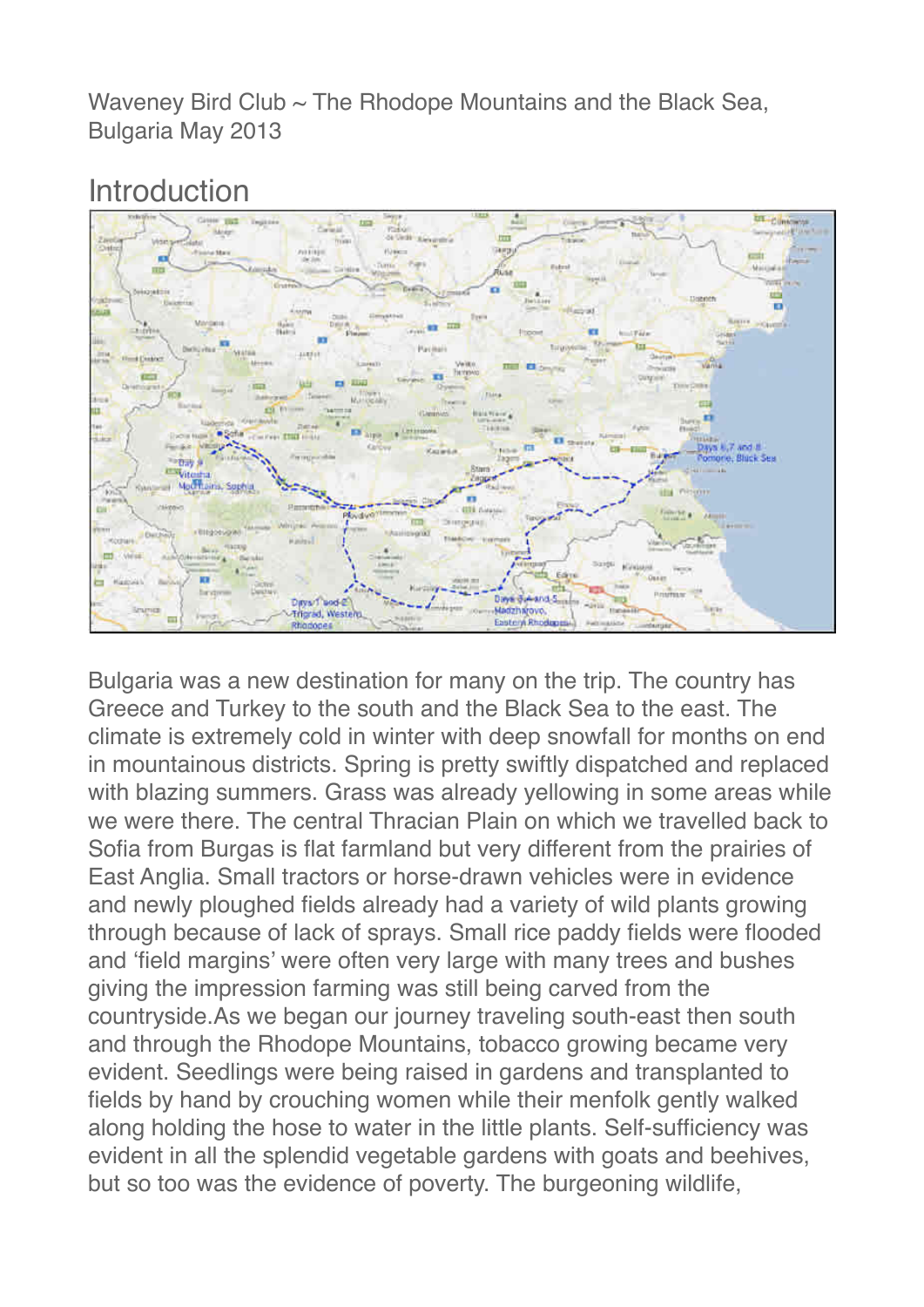wonderful wild flowers, woodland and forest we saw was a direct result of the continuation of a simple way of life (obviously very hard) and no use of pesticides. It was a demonstration of just how much has been lost in Britain in the last sixty years.

### Day 1: Monday 13 May 2013 ~ Roger Buxton

With a departure from Gatwick of 06.00 an early start to the day was necessary, with the bulk of the group staying in the airport Premier Inn overnight, nevertheless this still required a 4.00 a.m. start to the day! Thankfully, all group members whether they traveled down on the morning or day before were found at varying positions in the extremely congested and crowded queue waiting to book in. Due to the large numbers of passengers for Easyjet early-morning flights, the chaos caused some members a little consternation and we only just made it in time through passport control, etc.

Take-off was on time at 6.00 a.m. with no delays en route with an arrival in Sofia of 11.10 a.m. where the party was met by our delightful guide Minko and we transferred to a bus. Weather on arrival in Bulgaria was cloudy with spells of sunshine, considerably warmer than back home in England.



We left Sofia on the E80 dual carriage way travelling firstly in an easterly direction towards our first scheduled stop of two nights in the Trigrad region in the Western Rhodopes a journey of approximately 300 km. Initially, bird observation from the bus was very limited; however the high numbers of Red-backed Shrike observed on roadside fence posts and bushes was very noticeable. At Galapica, we turned off the E80 and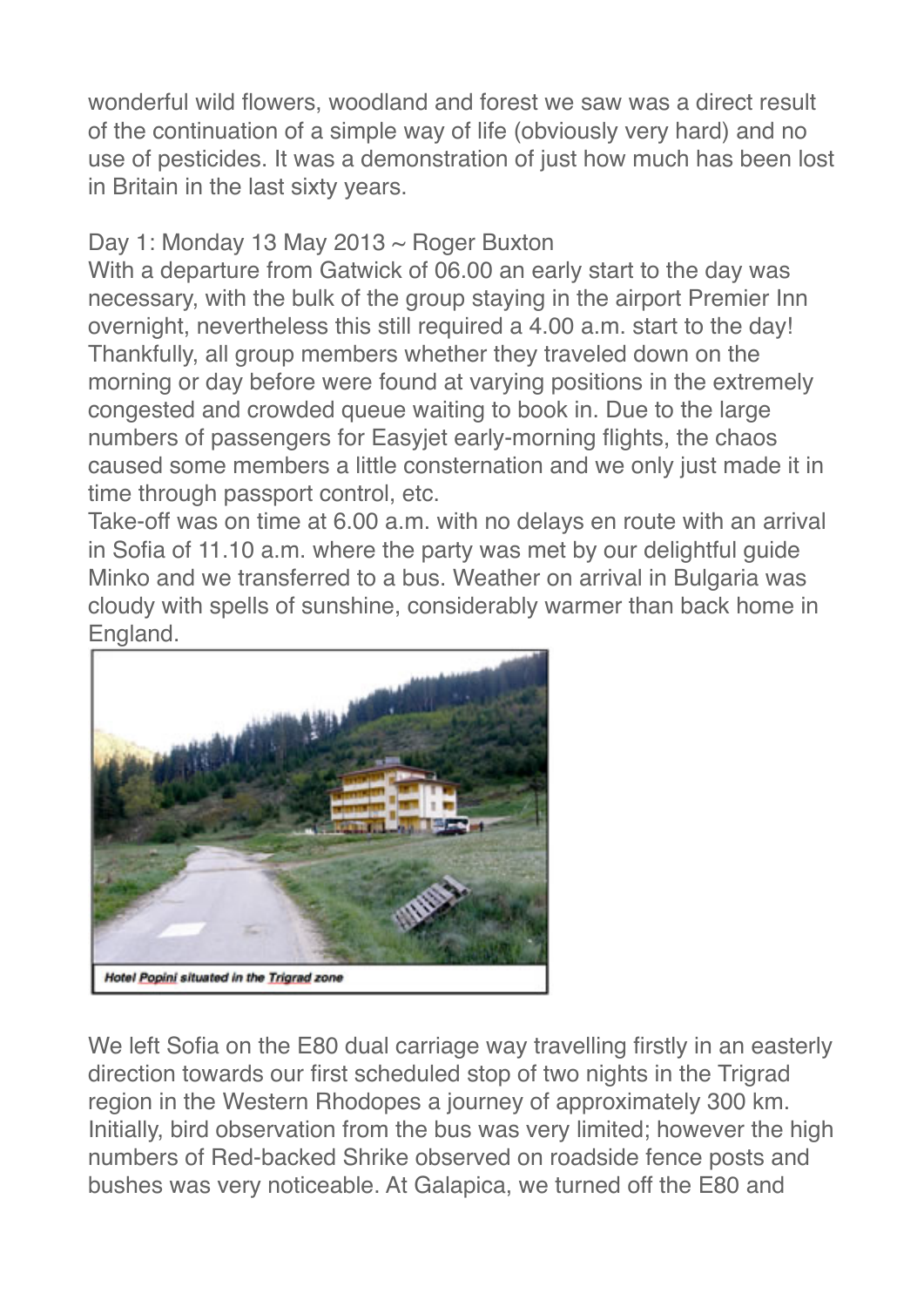headed in a southerly direction taking the 868 onto Stambolijski where we noted a massive White Stork nest sitting atop of the church roof. This huge mass of twigs and grasses was also home to many Spanish Sparrows and looked as though it was as ancient as the church itself. From Stombol we followed the Valley Vacha road to Devin and onto the village of Buynovo and Hotel Popini, situated in the Trigrad zone of the Western Rhodope Mountains just seven kilometres, as the Raven flies, from the Bulgarian/Greek border, where we would be staying for two nights. The Valley Vacha road took us through deep gorges, spectacular mountain scenery and alpine meadows high up into the Western Rhodopes. Always below was the turbulent Vacha River dammed in three places for hydro-electric and water reserves. The weather changed in late afternoon with a fine drizzle and by the evening we had heavy rain.

Two finds of the day other than birds were Lady Orchid and Fire Salamander. Sadly, the salamander was accidentally stood on when it was being viewed and photographed. With a medical inspection and assessment by our first aider, Marky P., it was declared fit and well enough to be released with no obvious injuries except for a tremendous headache. To save any further embarrassment and humiliation, the heavy-footed person concerned will remain completely anonymous in this article, but was given the nickname of 'Crusher'. Further discussions continued afterwards theorizing about Darwin's theory of natural evolution and the possibility that all future generations of salamander could possibly develop crash helmets.

With Montagu's Harrier, Pallid and Alpine Swift, both Black and White Stork, Crag Martin and Black-headed Bunting plus 42 other different species observed on Day One with limited opportunities for bird observation due to travel and rain, nevertheless it was already evident at this early stage that this was going to be one of those very special trips. Day 2: Tuesday 14 May 2013  $\sim$  Paddy Shaw

#### **Western Rhodope – 'Deliberates and Accidentals'**

For many, the pursuit of the 'Gorge Bird of the Trigrad' would be top billing of the whole trip and – for me at least – a close encounter with the wild mountain music of the Western Rhodope and the fabled, 'rangerestricted' Kaba Gaida a 'life tick.' Journeys in this region of torrents, conifers and crags can be tortuous, with twisting, pot-holed roads, steep gorges, sliced overhangs pitifully contained by what looked like chicken wire, all accompanied by rushing water, Dippers and Wagtails.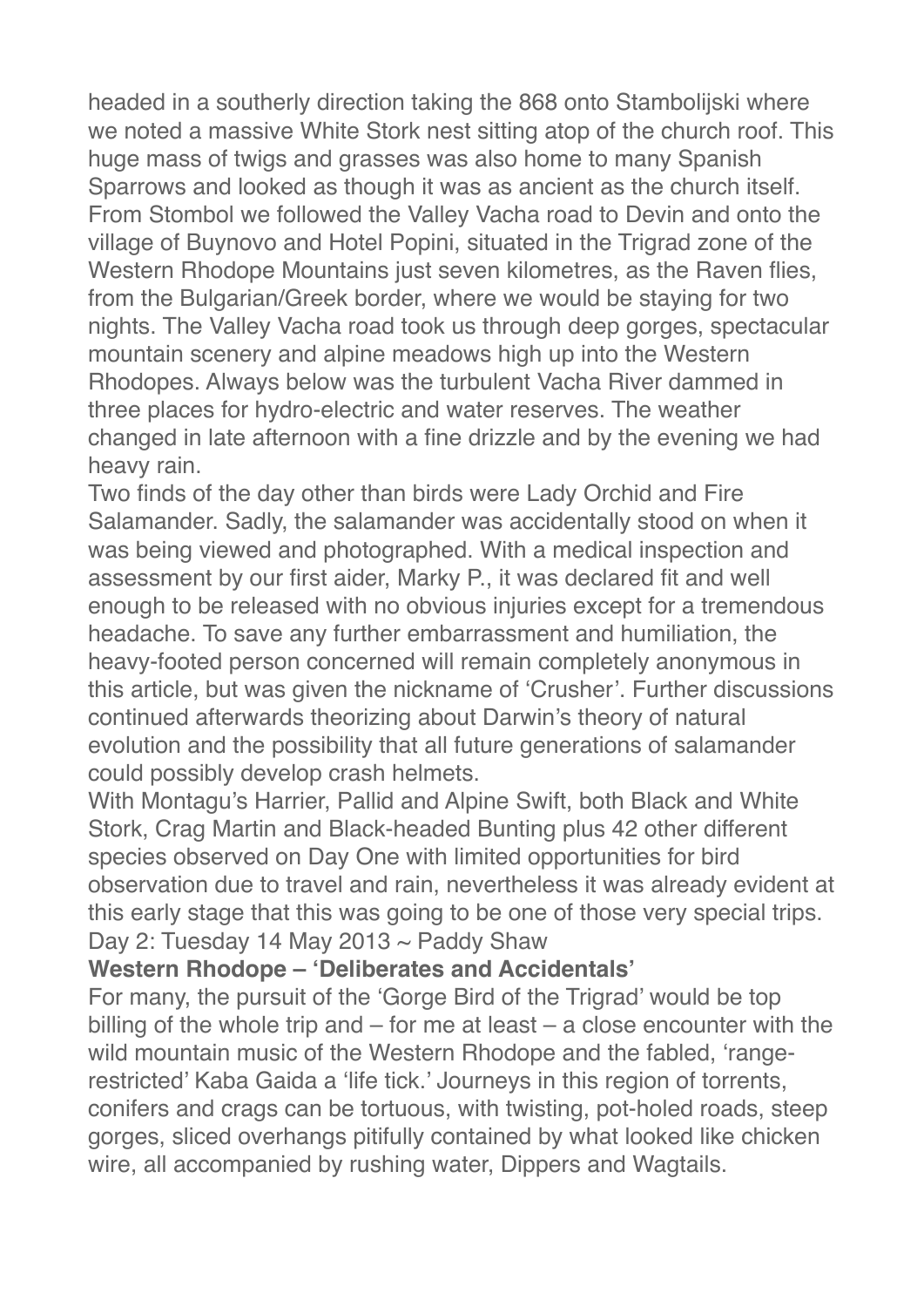

Trigrad Gorge is an immense piece of geology, with the Trigradska River disappearing into the Devil's Throat cave system, only to emerge 300 metres further down the valley. However, it had been noticed that no detritus from the rushing water emerged with it, leading to suspicions that the lower watercourse wasn't the same river. Tests with dye revealed that it was though, even though the dye took 2.5 hours to reappear. To try and solve this mystery, two divers entered the cave system to explore the labyrinth – never to surface again: their bodies were never found. This fuelled local superstitions that the Devil's Throat was actually the portal used by Orpheus in his descent to the underworld and led to the plethora of restaurants and hotels in the area called 'The Orpheus.'

Hunkering down in a perilous lay-by at the end of a tunnel cut through the sheer edge of the gorge, we waited below what was believed to be the nest site: a T-shaped slash in the rocks with the two entrances required by our quarry, the elusive and downright weird Wallcreeper.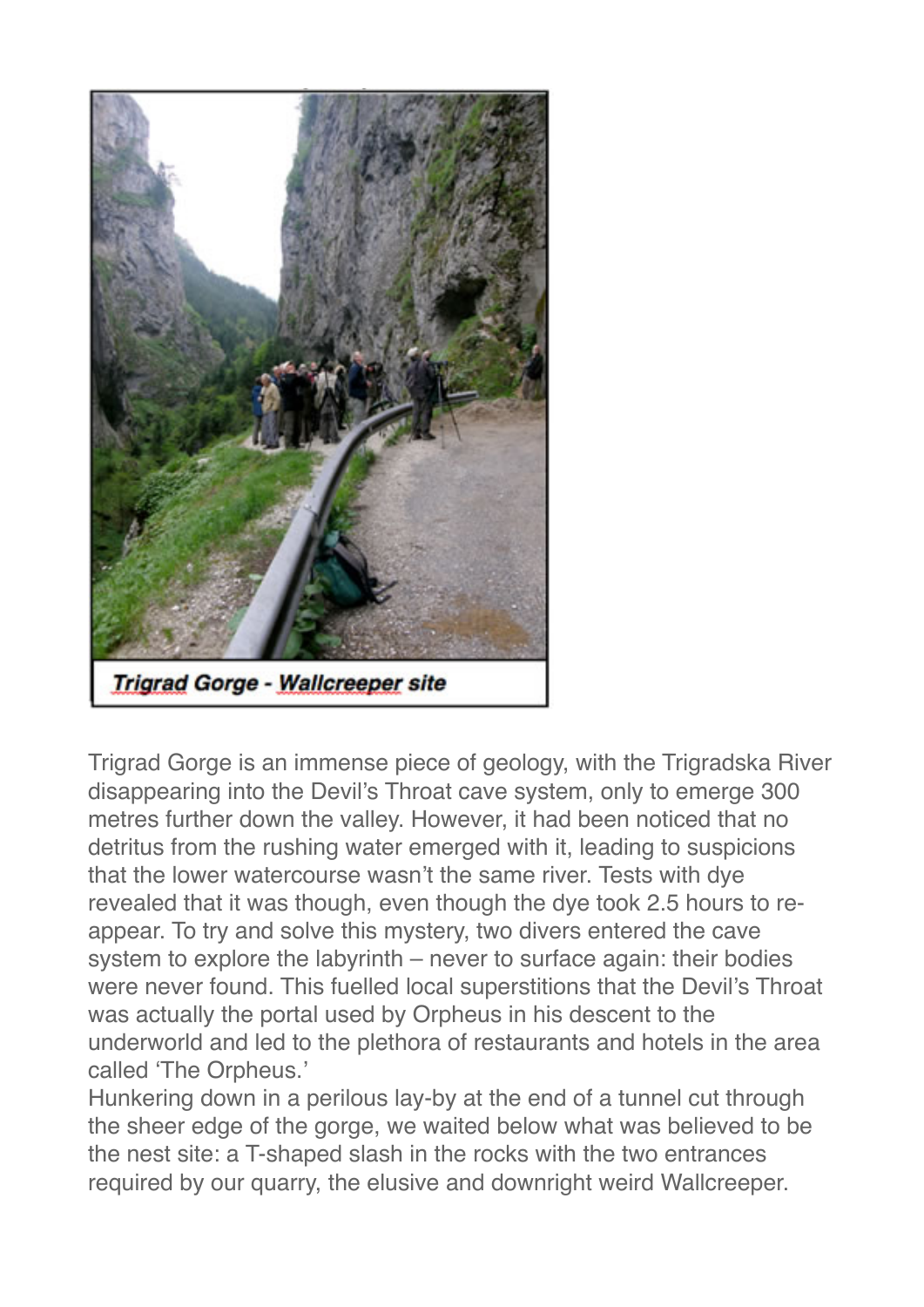And we waited…and waited. Minko's face was beginning to look serious, like it did when his target didn't appear at other times on the trip. Ravens and Peregrines provided warm-up entertainment – but where was Elvis? Had the nest site been rejected as too close to the parties of Euro ecotourists, which must continually stop here?

Then a shout – 'up there!' Bins shot up to the peak of the opposite rock face, with trees somehow finding a foothold in the sheer rock. Some saw it, some didn't! But perhaps this bird knew the ropes – keep them waiting, build the tension, then – with flits of moth-like wings – give them a glimpse, before bouncing from face to face, finally to step into the spotlight, right opposite our viewpoint. More Alice Cooper than Elvis really. Scopes, bins and cameras – just what he wanted! Flashes of crimson wings, a curved beak – across he came, before rounding an edge. Priceless views of the top bird of the trip.

We played it for as long as possible, before it was suggested the nest site was his target and we were starting to overstay our welcome, and his potentially-brooding mate would be giving him a right-old whistling. Minko was smiling now – he told us later of the pleasure he gets from seeing others' pleasure in the target bird. The pressures of being a guide….. We walked through the tunnel to the bus, with the feeling of a football crowd leaving a stadium, their team having stuffed the opposition 6-0.

So, off to lunch at the – yup – Orpheus Restaurant in nearby Teshel, briefly jumping off the bus for a glimpse of three Serin in a field and then re-mounting only to find the restaurant to be only 100 metres further on! The oily chicken soup (previously experienced in Turkey) was accompanied by encounters with iridescent and very large beetles, an overflying Black Stork, Red-rumped Swallows and butterflies, including a 'snouty skipper' (thanks Eric!). Another bonus was the damp shadeloving Haberlea Rodopensis, which apparently occurs only in Bulgaria. Back on the bus, for more low-gear, pot-hole avoiding adventures, until a roadside stop to pick up water (and beer!) brought Goshawk, Pallid Swift, Honey Buzzard, Red-rumped Swallow. You daren't take your bins off for a second in this place! I won't mention who nearly jammed an ice cream in their eye in the adrenalin bins-rush to catch sight of the Goshawk, but they know who they are…..

And so to an almost alpine meadow site, catching Whinchat and Ortolan Bunting (the Beethoven bird as far as I'm concerned, as I'm sure it gave him the opening to the 5th Symphony, him being a keen bird watcher an' all), before going on to a two-hour uphill stroll through mixed woodland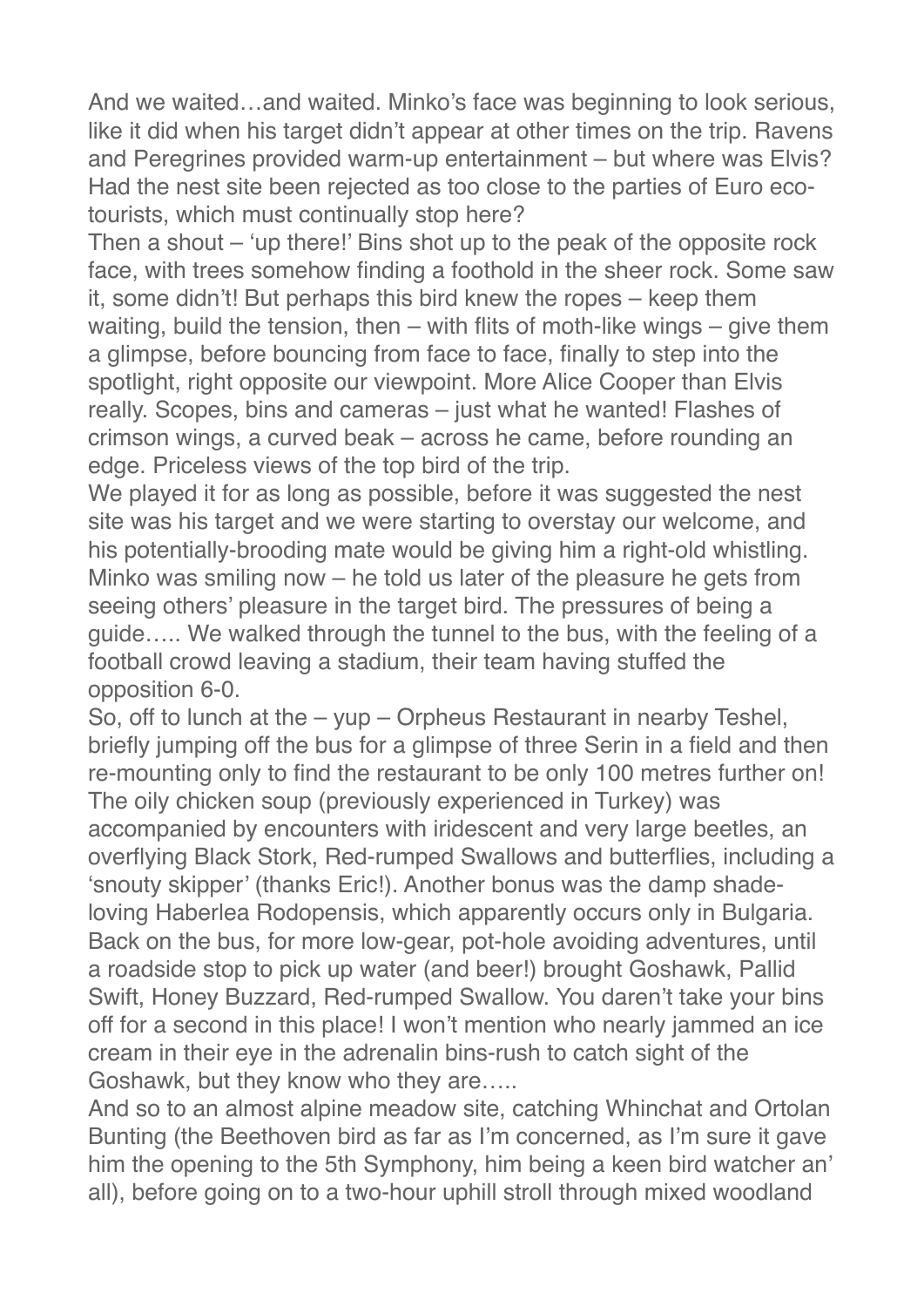in search of Firecrest, Crested Tit and Black Woodpecker – two out of three ain't bad, as the pecker never appeared! The Crested Tit however was delightful – like a Coal Tit on a 1960s day-trip to Brighton – all quiff and attitude. If the trip was a month long, it would have been too short at this rate – I could have spent 30 minutes at least absorbing each new find, not having earned any bars on international birding, but…onwards and back to the hotel.

If you're expecting bird talk now, skip the rest of this section.

This hotel, set in an isolated meadow deep in a Rhodopian valley at the end of 30 minutes of little more than dirt track, was the right location for the next bit.

The Western Rhodope is home to a music as revered and rare and unusual as the Wallcreeper, and particularly, a giant bagpipe, only found in these mountains – the Kaba Gaida.

'Gaida' is a generic word for bagpipe throughout Eastern Europe, and variations on the name are found closer to home, in the 'Gaita' of Spain (particularly Asturias and Gallicia). 'Kaba,' however, means 'bass,' and the music, with its complex time-signatures, requirement for virtuosity in the player and almost martial arts-like traditions of 'aural learning' from a master is respected enough to have been represented on the disc accompanying the Voyager spacecraft, (the piece 'Izleial e Delio Haidutin', translated as 'Delyo became a Gypsy') containing selected examples of human achievement.

Thanks to the folks from Neophron and the hotel owner, we were visited by Emil Todorov Cholakov (Kaba) and Nadezhda Dimitrova (vocals) from Devin. The Kaba Gaida sobs in a minor key, and the complex, 'free-time' songs require visual cues for unison, heavily-ornamented verses, interspersed with semi-improvised bagpipe phrases: the openthroated style of singing acting as a foil for the sonorous, deep tones of the Gaida.

With its bag made from an entire goatskin, the long drone pipe draped below the player's right arm and the heavily-ornamented chanter (including its secret 'flea hole' – a small hole placed at the top of the chanter, responsible for much of the 'pip-pop' inflexions in the music), it is a mighty instrument, and Emil was a master of it. He leads a band of 33 Gaidas, the players including his 77-year-old master, and 7-year-old children, reflecting the passing of tradition from one generation to another so vital to national culture (and so casually dispensed with in our own country, with traditional musicians having to act as museum curators). The first half ended with an enthusiastic Hora (circle dance).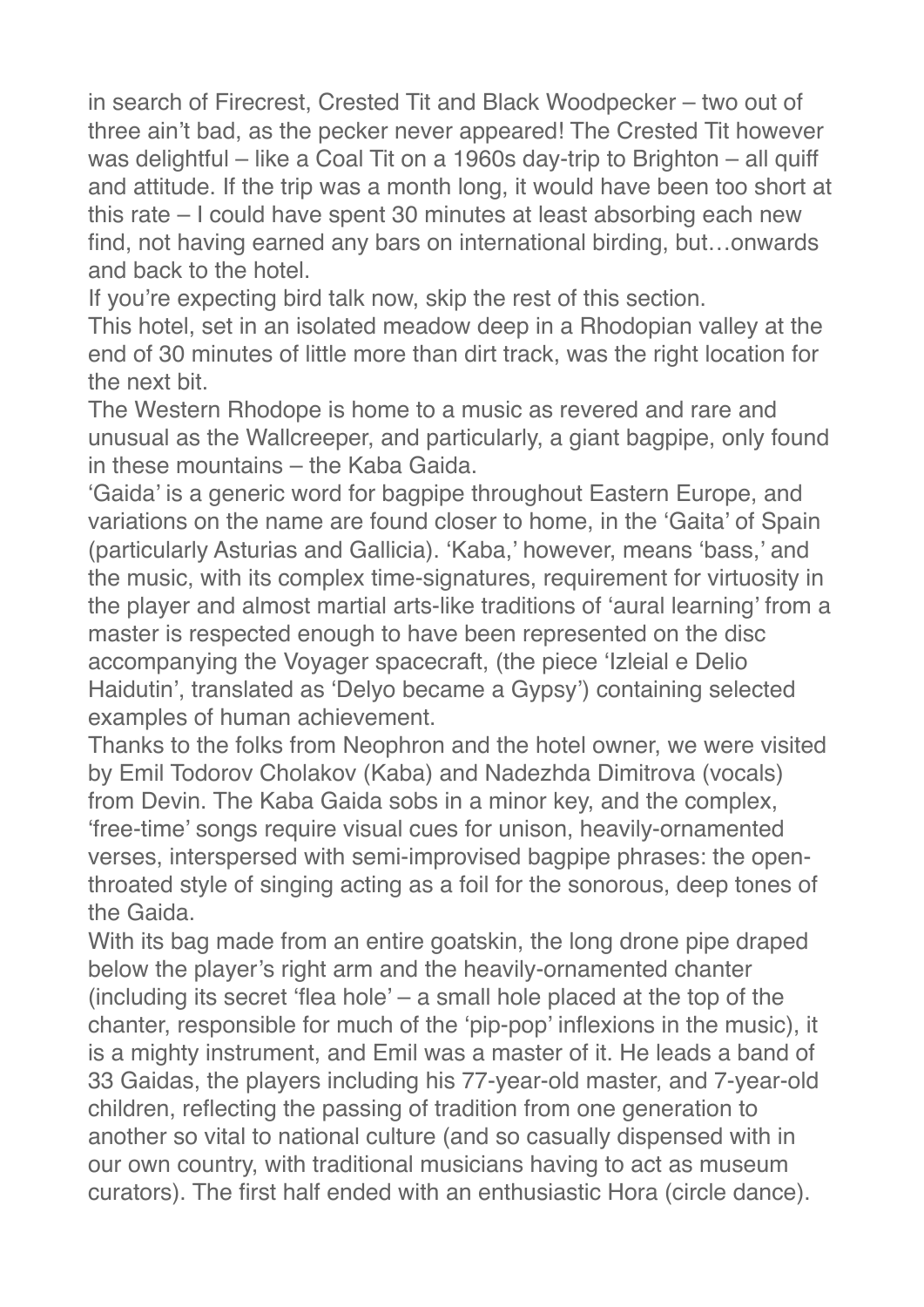fter the log (our own tradition) and Eric's comment that it was amazing what you could do with a goat (further questioning on this didn't seem appropriate at the time), there was a second set, ending with a superb virtuoso performance from Emil (who let me have a go on it!). I was amazed that – after inflating a whole goat – it took very gentle pressure to keep the instrument regulated (you found that as well, didn't you Steve?).

Well, no apologies, but after that, I needed beer… and rakia….. and another beer!

Wallcreepers and Gaidas – not a bad day really?

Day 3: Wednesday 15 May 2013 ~ Carol Elliott and John Garbutt

As we opened our curtains and looked out over the steep-sided, treelined valley, with an unusually large area of meadow flanking the fast flowing river, we looked forward to the day ahead. Some (Eurasian) Crag and (Common) House Martins were nesting on the hotel and demonstrated their acrobatic feeding flights – or were they just having fun? The Red-backed Shrikes were again visible close to the hotel. After breakfast, we checked out and our coach returned down the 15 km cul-de-sac, a largely un-surfaced road in the bottom of steep-sided gorges beside fast-flowing, rocky rivers – ideal for the (White-throated) Dippers and Grey Wagtails that were frequently seen there and also for the occasional small hydro-electric power plant. Although it was a bright sunny day, our coach was usually shaded by the steep sides of the gorges, but occasionally we were in the sun as the road meandered along the valley floor. Eventually, the gorge widened and there were signs of small-scale, non-invasive agriculture – hand tools, horse power and certainly no shooting estates or farming monocultures, fertilizers and insecticides that have done so much harm to our Suffolk bird populations.

Continuing on the way to our first stop, we saw a Red Squirrel, and some Alpine Swifts wheeling high above were identified when their white undersides became visible as they banked in the sun. We passed through some small towns and at 9:00 parked outside a derelict former ski-centre hotel in Rozhen. The location enabled our first distant view for some days and we were now 75 km from Greece. The main reason for the stop was to view Pallid Swifts, but we also saw a Lesser Grey Shrike plus Sombre and Coal Tits that were nesting in holes in the concrete electricity pylons. We also noted Yellowhammer, Chaffinch, Honey Buzzard, Whinchat, Black Redstart, (Common) Starling, Hooded Crow, a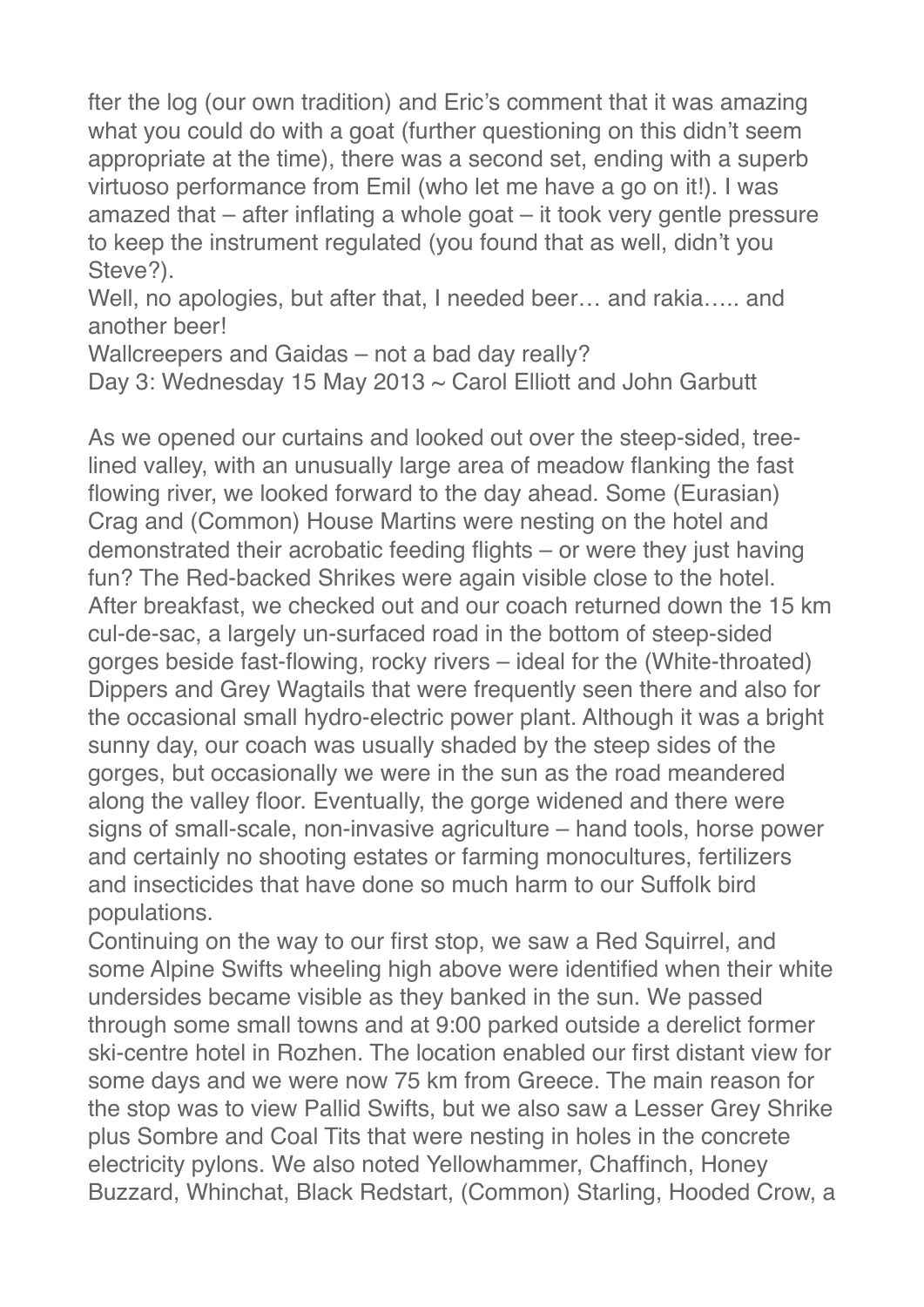singing Mistle Thrush, and a shepherd with his flock and two bear-like Bulgarian sheep dogs that probably wanted to round us up with their sheep.

On the way to our lunch venue, the coach stopped suddenly to enable the rescue of a tortoise that was crossing the road. The coach emptied to look at it and another was found nearby. Although similar in appearance, they were of different species – Hermann's and Spurthighed.

At 13:30, we arrived in the town of Ardino to buy our lunches in a small supermarket. Numerous Marsh Frogs were calling loudly from the River Arda and we also saw various damselflies and butterflies plus Feral Pigeons and House Sparrows in the town centre.

On our way to the next stop, we noted Jackdaws, a Black Kite and White Storks on their massive nests of twigs that provide high-rise accommodation for various sparrow species. Our next stop was at Dolna Kula above the River Krumovitz where a (Western) Rock Nuthatch had nested. This species builds a nest entrance of mud and, in this case, it was sited below an overhang on a cliff face. Although only visible from a narrow viewpoint some distance away, we saw the bird appear but it seemed nervous of our presence so we soon left. We also saw Blackheaded Bunting, Black-eared Wheatear, (European) Bee-eater, Grey Heron, Little Ringed Plover, Common Buzzard, Woodchat Shrike and heard (Common) Nightingales.

A second stop nearby produced (Eurasian) Crag Martin, Black-headed and Corn Buntings, (European) Roller, (Common) Cuckoo and more singing (Common) Nightingales.

At 18:00, we stopped in Rabovo village where there were (Eurasian) Hoopoe, (Common) Blackbird, (Eurasian) Collared Dove, Grey Heron, (Common) House Martin, a light morph Booted Eagle, a White Stork's nest with Spanish Sparrows lodging below, a (European) Turtle Dove and some us saw a Little Owl before it nervously disappeared.

Our next stop at Sarukaya (meaning Yellow Rock in Turkish) produced Golden Eagle, (Eurasian) Crag Martin, (Common) Kestrel, (Eurasian) Griffon and Egyptian Vultures, Cirl Bunting, Sombre Tit and Subalpine **Warbler** 

Next, we made a brief stop so that our guide Minko could arrange food for the following day. Across a long high bridge, the arrival of a goatherder was announced by the neck bells of his animals.

At 19:45, we arrived at The Hotel Ray (meaning Paradise in Bulgarian) in the town of Madzharovo situated in the Eastern Rhodope Mountains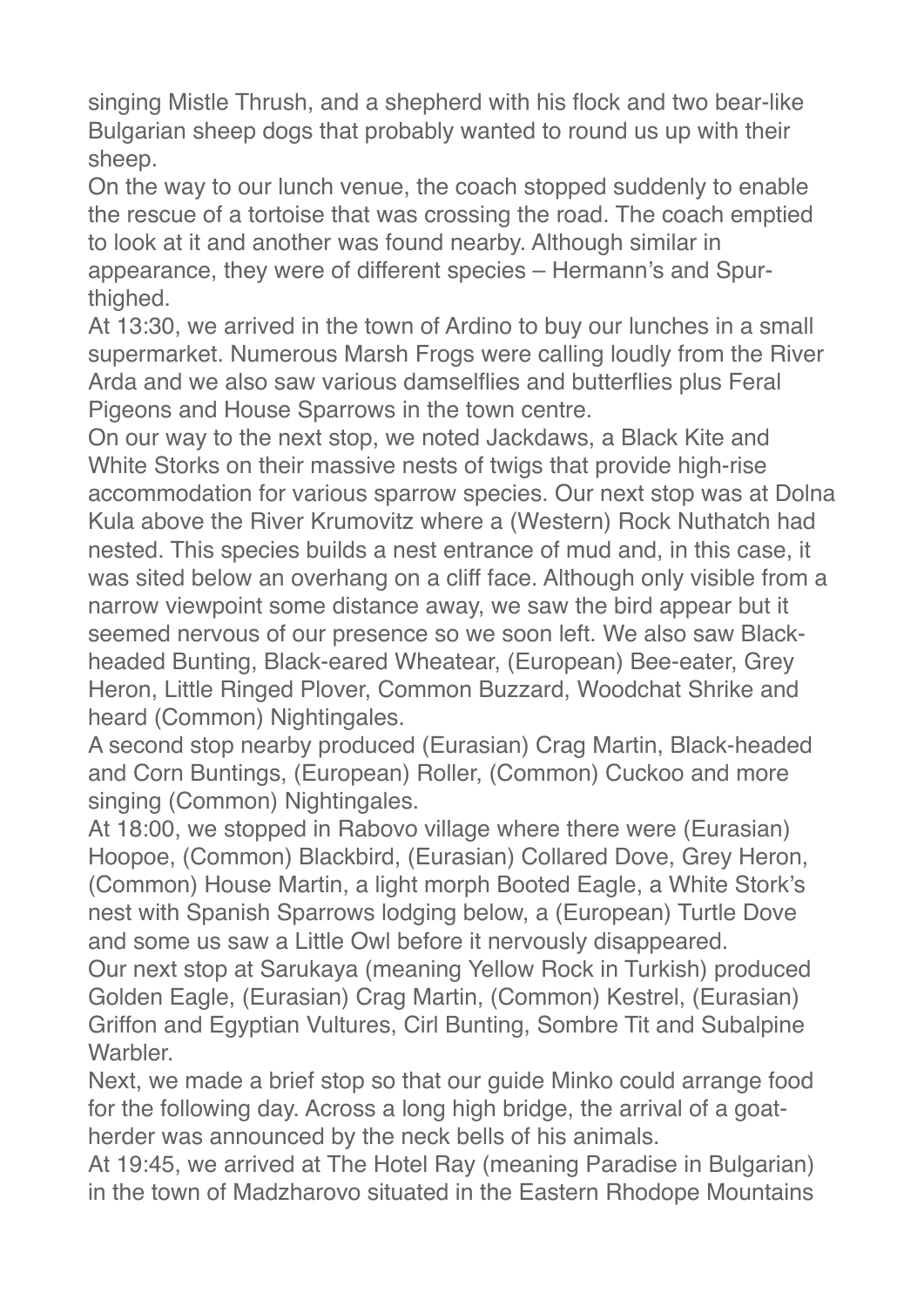just 20 km from the border with Greece. The hotel was well-equipped, but the bathroom was of the wet-room type. This would be alright except that the toilet was fitted exactly where you would stand under the powerful shower and everything in the room, including the towels and toilet rolls were soaked when the shower was used. No doubt, numerous replacements are provided every time the occupancy changes.

The town of Madzharovo has suffered "boom and bust" in recent years. Copper, minerals and a small quantity of gold ore had been discovered nearby and the development of the mines led to a population of 7,000 people. To provide housing, numerous blocks of flats were built to a very poor structural standard so that many now have collapsed roofs and chimneys. The mines have now closed and these buildings are not needed as the population has dropped to just 500. However, one consequence of this dereliction is that it provides plenty of usable wildlife habitats. Thus, after dinner, our tireless guide was able to find us Tawny, Barn, Little and (Eurasian) Scops Owls.

After a long, but very varied and enjoyable day – it was easy to sleep well.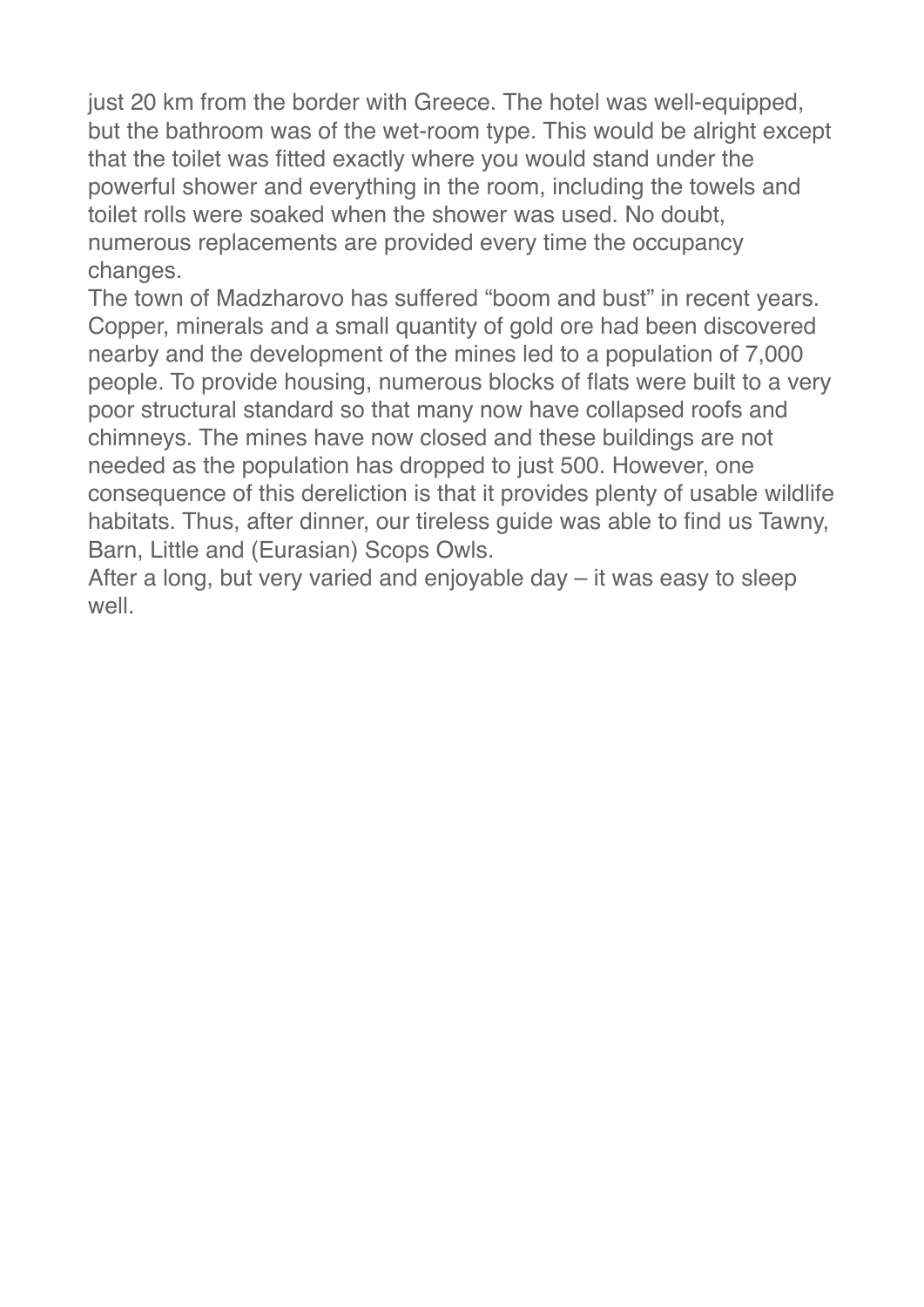

Day 4: Thursday 16 May 2013  $\sim$  Ivan Levitt

Although I couldn't remember ordering a five o'clock wake-up call on our first morning in the Hotel Pau, I certainly got one as two cockerels next to the hotel competed with the local dogs! From my window, a glimmer of light was just showing over the mountains and, sticking my head out, I soon became aware of the dawn chorus. Nightingale was at the forefront as it was just across the road from the hotel. As it got lighter, more birds joined in the cacophony with Cuckoo, Golden Oriole, Blackbird and Starling being prominent. A Little Owl was on the roof of a derelict building whilst a Tawny called in the distance. When the sun came up over the mountain everything was bathed in a red-yellow glow, a magical moment.

There was no time for reflection though as a six o'clock rendezvous with the coach was next on the agenda. Most of the group, well 16, climbed aboard and headed out, over the bridge and onto a stretch of road that we would get to know well during our stay in this area. We were dropped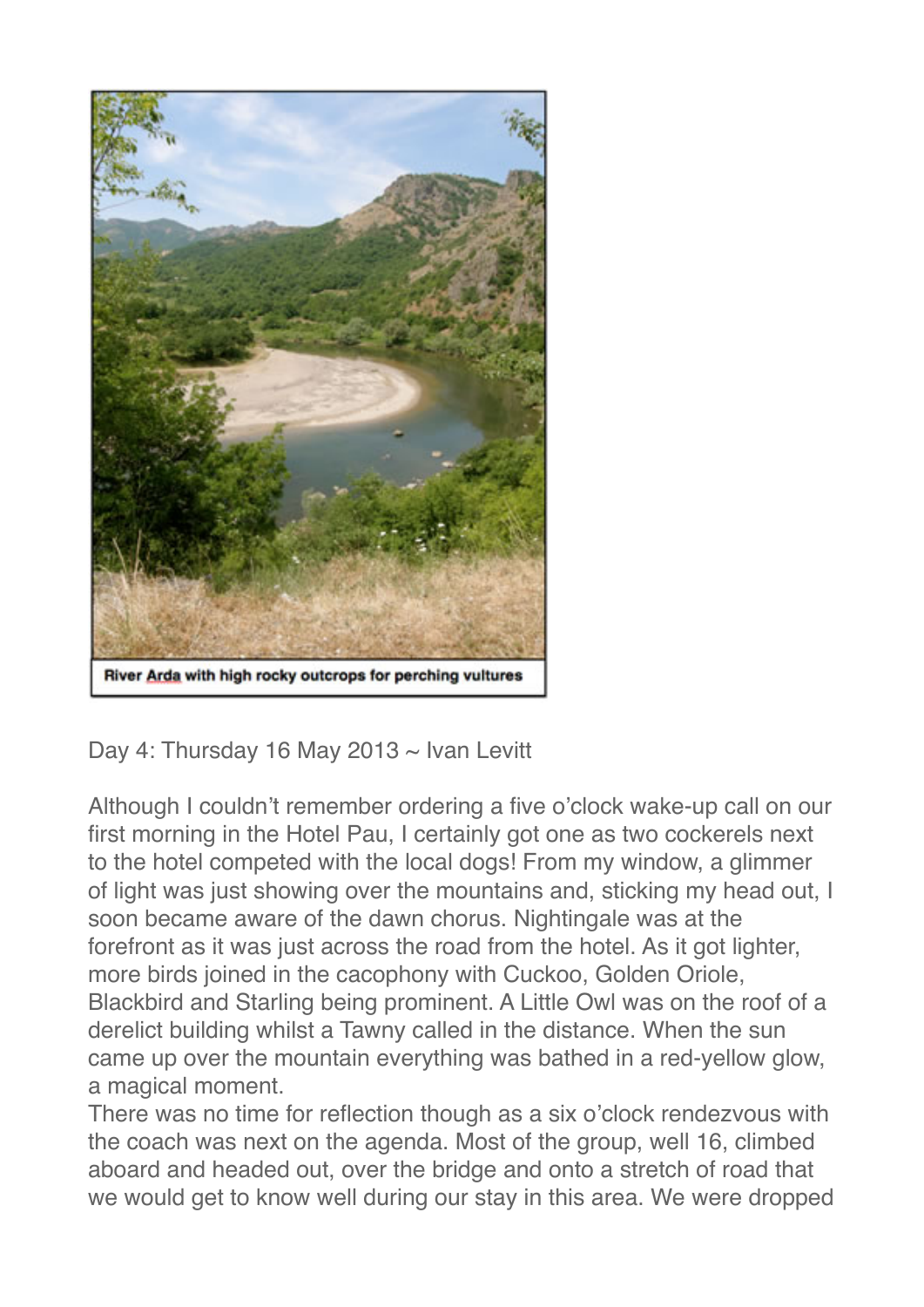near a viewpoint above the River Arda at the foot of towering cliffs that overlooked Madzharovo. This area is known as Kovan Kaya, a protected reserve. An exhaustive search for Chukar began but, after scanning countless rocky outcrops and gulleys above us, there was no sign. We did however, locate some pretty good birds: Ortolan Bunting, Rock Bunting, Black-eared Wheatear, Blue Rock Thrush, Peregrine, Middle Spotted Woodpecker, Woodchat Shrike and Black Stork to name a few. Whilst watching the cliffs of a lot of shouting and bells clanging was coming from the river meadows below. Soon we were in the middle of a cattle drive as the local cowman moved them to higher pastures. The cows were very skittish and did not like all the tripods and people on their mountain, some almost coming to grief on the tarmac surface – and all this before breakfast?

Suitably refreshed we set out again with almost a full compliment over the bridge, but instead of driving up the road we got out and walked through meadows alongside the river and up to the viewpoint where we were earlier that morning. These meadows and hedgerows were alive with birds, butterflies and insects. Eastern Olivaceous Warblers were proving to be elusive as usual, whilst Black-headed Buntings were singing from the treetops. Part of the group took the riverside path and the rest the meadow. Griffon and Egyptian Vultures were spiraling overhead and a Long-legged Buzzard drifted lazily over us quite low. The sun was getting warm and the walk was accompanied by the buzz of insects and the song of Nightingale, Golden Oriole and Woodlark. Reaching the road we started to gain height and walking between two hedgerows made the sun seem hotter. Marky P was catching a lot with his net amongst the vegetation, but a large lizard scurrying across the road was too quick even for him! Coming out of the trees and onto the rocks the temperature rose, so an old mineshaft entrance in the side of the mountain that was expelling cold air from within was a welcome relief. More searching of the rock buttresses and cliff faces produced much the same as earlier as well as Honey Buzzard, Booted Eagle, Alpine Swift and Sombre Tit. A Spoonwing Lacewing Nemoptera sinuata sunning itself further along the road from the viewpoint caused everybody to abandon tripods and 'scopes and go off to see this insect. I decided to stay and guard the equipment. In a moment a Southern White Admiral descended on the tripod of Steve's scope and began feeding on the salts left by sweat. It then moved to the 'scope itself and went over every surface that had been touched. It moved around the gathered tripods but only went on 'scopes with no covers. I took quite a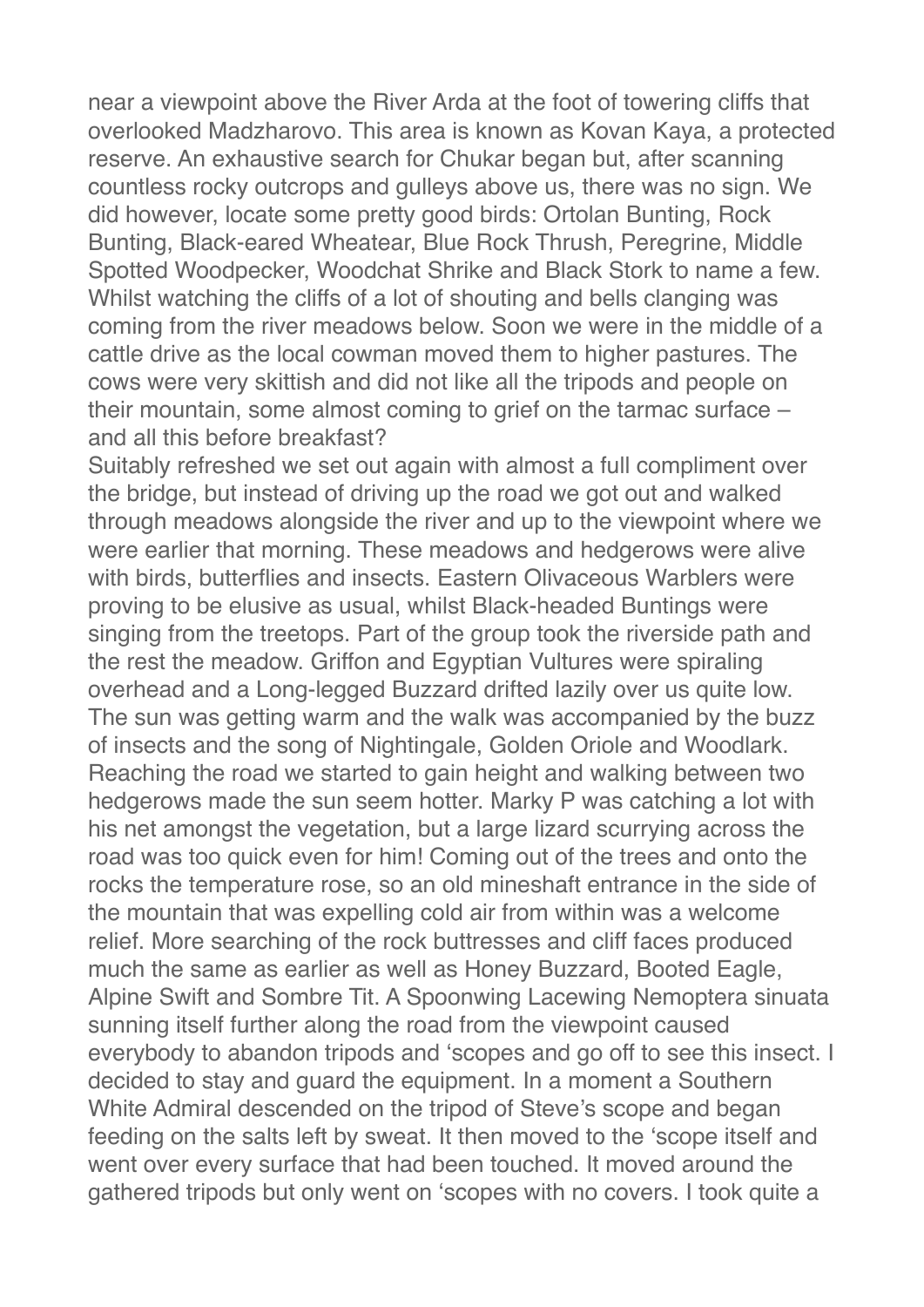few pictures! I did get to see the lacewing when everybody had come back.

Walking back down the road and across the bridge the group was very spread out, therefore many sightings were missed by all. Converging on the Vulture Centre a very nice lunch, in shady trees, was taken at a leisurely pace. A walk up the hill behind the centre produced Short-toed Treecreeper, but there was very little bird life noted in the heat of this very hot day. There were some impressive information panels beside the trail, the text in Bulgarian that Minko interpreted.

Our afternoon destination was a little village named Borislavsti, but not before a stop for jars of local honey. Leaving the coach, we walked a track heading towards the Arda River, turning alongside fields and areas of scrub that gave up Nightingale, Barred Warbler, Red-backed Shrike, Golden Oriole, Turtle Dove and Cuckoo. Further along the scrub, overlooking another turn of the river, held several singing Olive-tree Warblers. Most of the group stayed around this scrub with some venturing deep into the thickets for views of the birds. Olive-tree, like Eastern Olivaceous Warblers, was very elusive! A couple of Black Kites came up from the water's edge and started circling over the river and were joined by a White-tailed Sea Eagle, a stunning sight. A small group started back, but loitered in area where a Barred Warbler had been spotted earlier. The bird could be heard singing but few had obtained tickable views! I stood some way away photographing a Red-backed Shrike when I became aware of a movement in the bush alongside of me. The Barred Warbler then began to sing, very loudly but it was too close for a picture. The rest of the group caught up and returned to the coach gaining good views of a White Stork flying over the field on the way. Back at the coach a stork's nest nearby was also home to a colony of Spanish Sparrow. The village buildings, just like most encountered on the trip, seemed to be half finished. Windows were missing and bricks seemed to be laid without mortar. Only one thickness of bricks was apparent that, given the bad winters, seems odd?

Heading back towards Madzharovo we took a detour to look for Yellowbellied Toads. Parking up and walking down a track some people came across a vision out of a Chelsea Flower Show garden. A series of rock pools trickled water ever lower to the path and in the bottom pool were Mark, Minko and Eric chasing around catching these amphibians. Several smooth newts were also found. We returned to our hotel with just enough time for a shower before dinner. As with all meals encountered on this trip there was little difference. The food was good,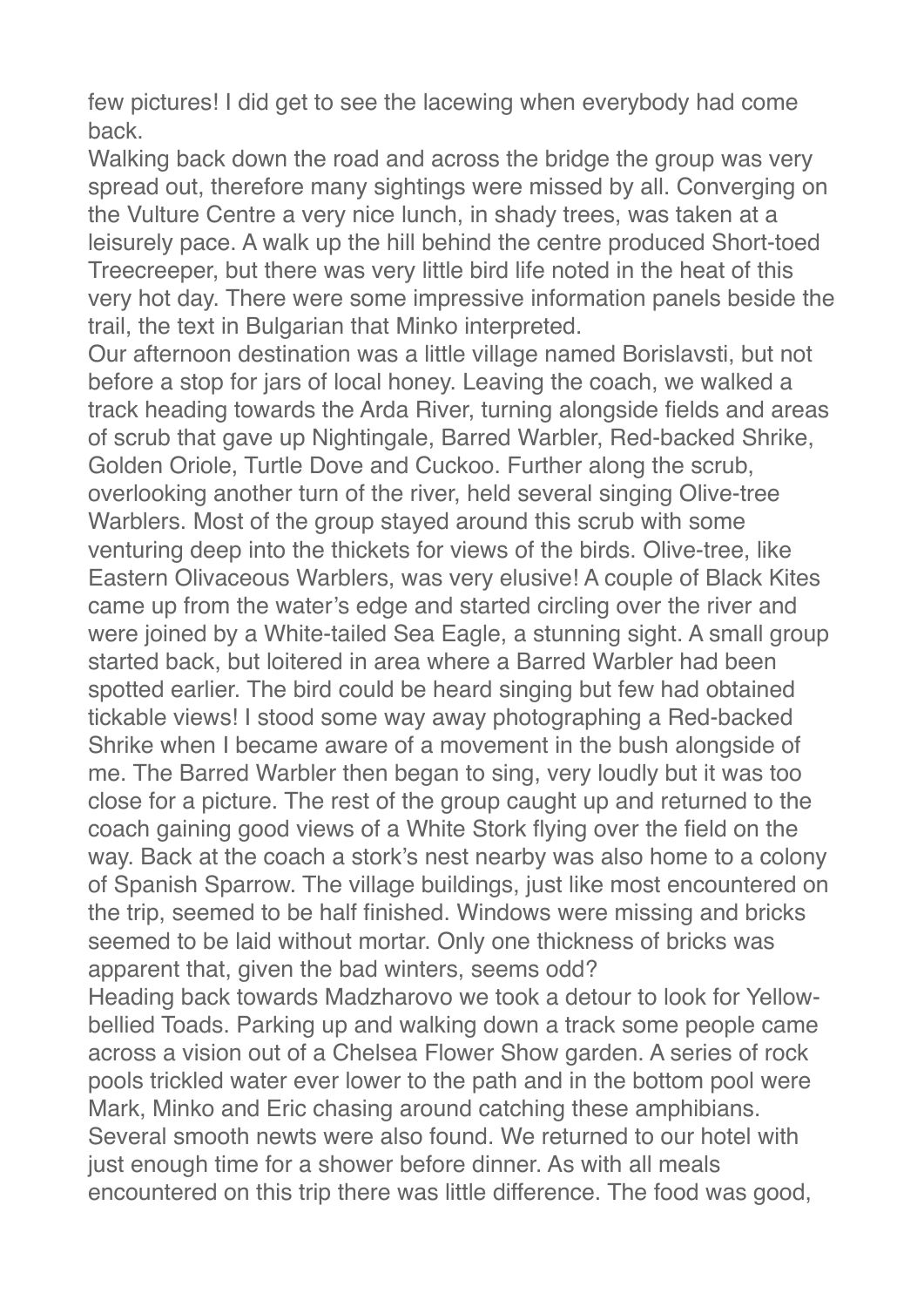wholesome fare, but had little variety. The evening ended with the usual Log exchange, much hilarity and frivolity, just another day with the Bird Club?

Day 5: Friday 17 May 2013  $\sim$  Chris McIntyre

This morning we remained in the Eastern Rhodopes and ventured off to the main vulture feeding location in the area. Birds encountered en-route were Hoopoe, Cuckoo, White Stork (three) and a Roller.

We arrived at Studen Kladenets Reservoir, the second largest in Bulgaria. It is situated on the River Arda and created behind the Studen Kladenets dam. The dam is part of the Arda energy cascade and was first put into operation in 1957. All the rivers in the Eastern Rhodope Mountains in South Bulgaria currently have a critically high water level after heavy rains in the region.



den Kladenets Reservoir



**Studen Kladenets Dam** 

The temperature had already reached 28 Celsius as we arrived at the village of Potochnitsa where we collected snacks for lunch. We left the coach to see Whitethroat, Eastern Olivaceous Warbler, Woodchat Shrike, Woodlark and a White Stork's nest with two chicks and heard the usual songs of Nightingales and Golden Orioles. After a short walk, we arrived at the vulture viewing area. Being so close to the Greek border, a target bird for the day was Black Vulture, which we were told often ventures over from Greece, but unfortunately on this occasion it failed to show. However, we witnessed the spectacle of 85 Griffon and four Egyptian vultures diligently preying on entrails. Also playing their part were three Black Kites and eight Hooded Crows. A local dog was also chancing his luck. Other birds seen at this location were; Short-toed and Booted Eagles, four Long-legged, Common and single Honey Buzzards, Peregrine Falcon, Hobby and two Levant Sparrowhawks, 32 Bee-eaters, Cuckoo, Red-rumped Swallow, Alpine Swift, two Ravens, Black-eared Wheatear, Red-backed Shrike, Ortolan and Cirl Buntings, Sombre tit, four Hawfinches and two Linnets.After lunch, we stayed in the area of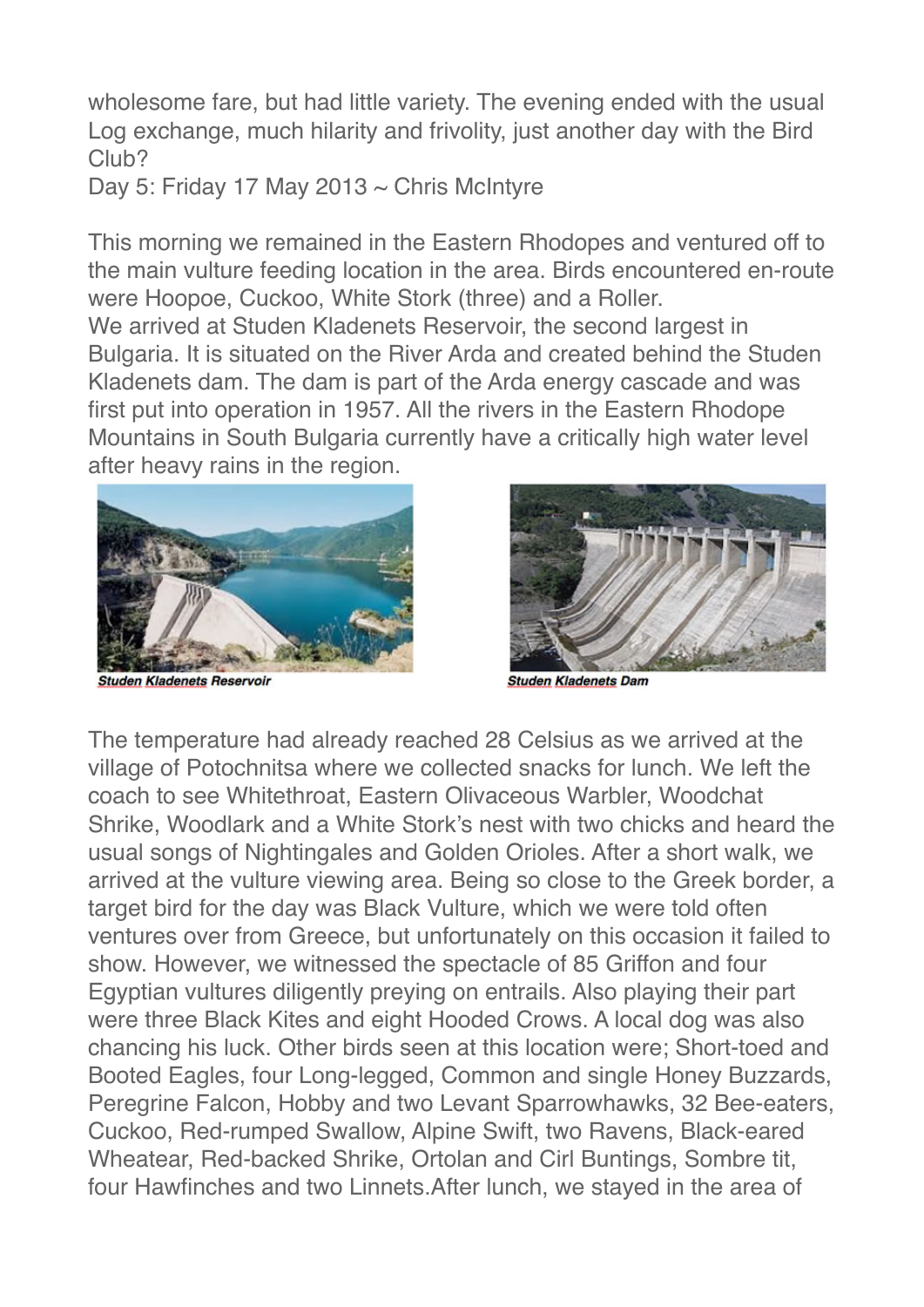Potochnitsa to find a new location where we had a tremendous birding feast. Whilst looking at Eastern Olivaceous Warbler someone cried out "Sardinian" and we were all treated to tremendous views of a very obliging Sardinian Warbler as well as Olive Tree Warbler and two Eastern Orphean Warblers. A Barred Warbler was not so obliging as it went from bush to bush. Corn and Black-headed Buntings and Lesser Whitethroat were also in the proximity.



**Olive tree warbler** 



**Eastern Orphean Warbler** 

We then moved on to the Krumovitsa River that flows through deep canyons and open valleys, with the vegetation along the riverbanks dominated by Alnus, Salix, Populus, Rubus, Rosa and Tamarix. Dry grassland, scrub and broad-leafed forests cover the neighbouring hills. Land uses are extensive rearing of sheep and cattle, hunting and forestry, but the area is becoming progressively depopulated due to local emigration to the cities.The Krumovitsa River valley is one of the most important areas in Bulgaria for breeding Black Storks, Egyptian Vulture, Short-toed Eagle, Eurasian Eagle Owl and Olive Tree Warbler.From the bridge we saw three Little-ringed Plovers, a Turtle Dove, two Rollers, two Black Storks, three Yellow-legged Gulls and a Black-headed Wagtail. Whilst the main party scanned for birds from the bridge, Marky P thrashed around adjacent scrub area for insects. He located two special dragonflies for the trip: Southern Skimmer and Small Pincertail, the latter subsequently admired by most of our party.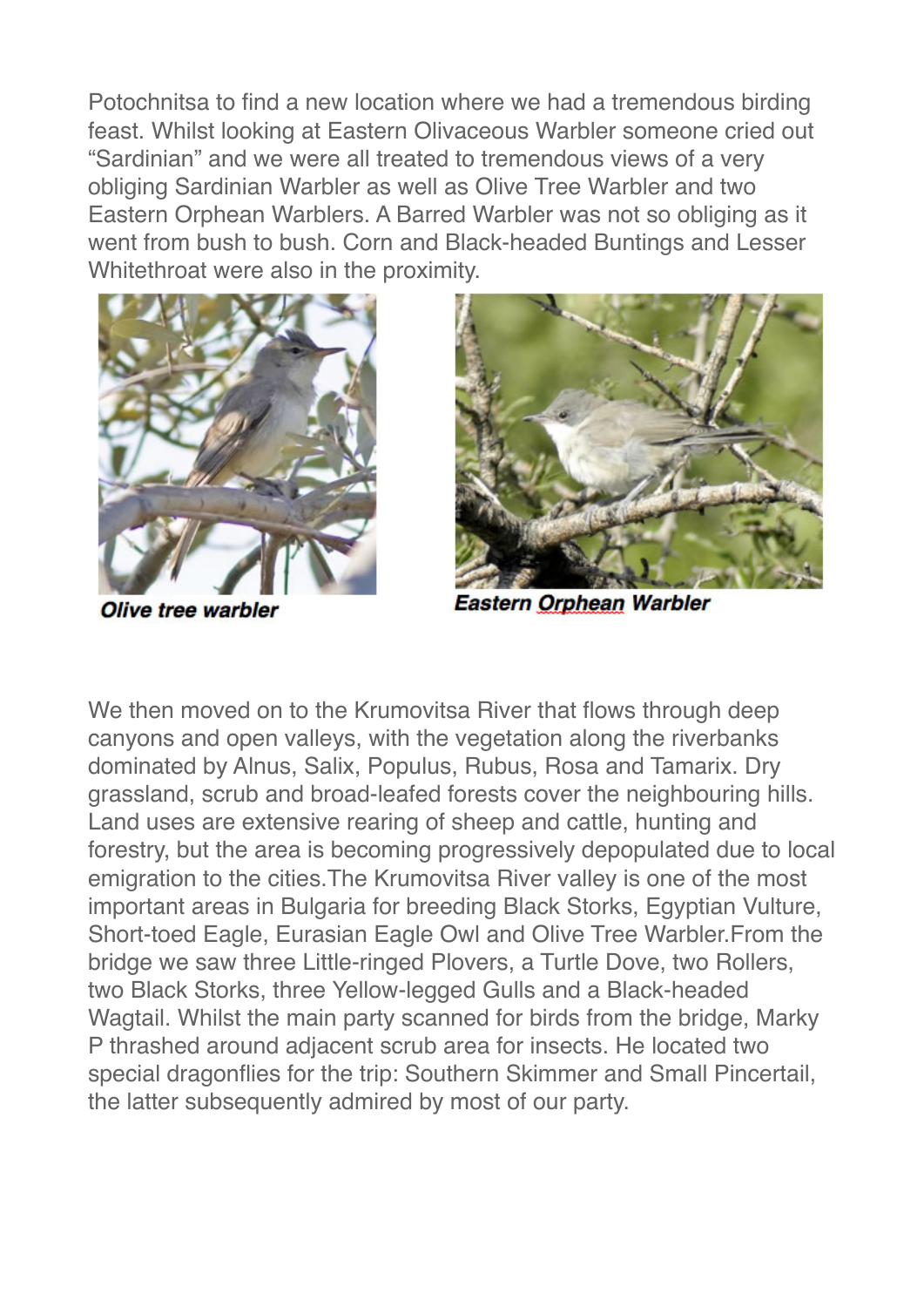



Studen Kladenets Protected Area was our last location of the day where we had fabulous views of Subalpine Warbler, Eastern Olivaceous Warbler, Black-eared Wheatear, Raven, Green Woodpecker, Middlespotted Woodpecker and two Syrian Woodpeckers.



Syrian woodpecker



Middle-spotted woodpecker

Bulgaria, what a wonderful country, nice people, great birding and bloody good company - wow! Thanks Waveney Bird Club. Day 6: Saturday 18 May 2013 ~ John Grant

There's a British bloke in Bourgas who'd better watch his back. And if you think that's a lot of alliteration here's another letter b – he's a  $h^{***}d$ 

He's been collared in Bulgaria on one of his illegal jaunts and found to be one of the worst egg-collectors ever apprehended. The Bulgarian and British authorities, including the RSPB, which sent an investigator out to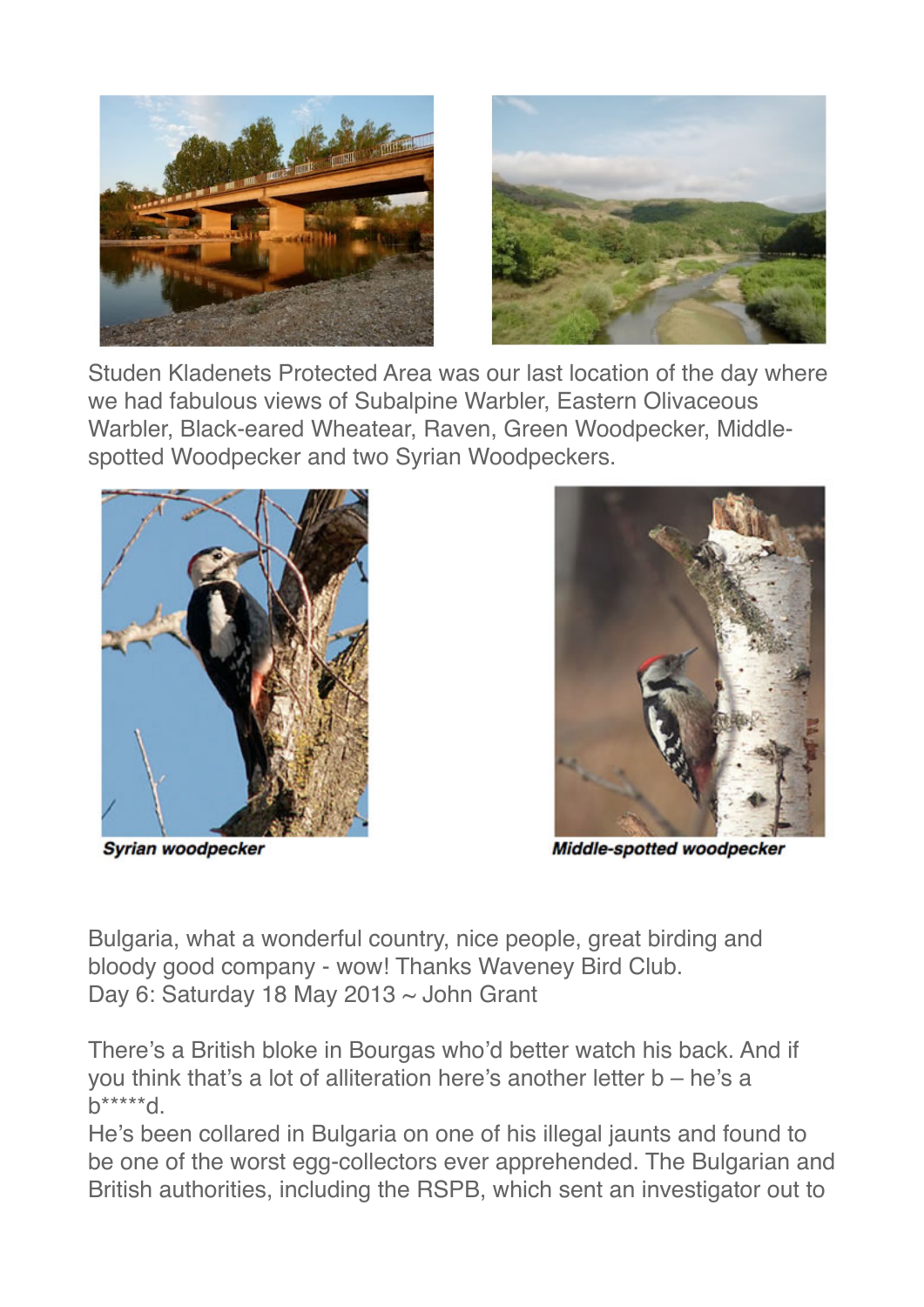the Bourgas and Rhodope Mountains areas to gather evidence against him, are on his case. He's stuck in Bourgas with watchful eyes on his every movement and he knows that if he ever sets foot in Britain again he'll be hauled before the courts quicker than he could ever "rope" any nest tree to steal yet another clutch. The book will be thrown at him and he will pay the price for his vile kleptomania that has seen him deprive an astonishing 2,000-or-so species of eggs.

This chilling story was recounted by our guide Minko as we marvelled at an adult Eastern Imperial Eagle soaring high in the wide blue skies somewhere above the rolling Sakar Hills. I say somewhere for obvious security reasons. To give away the exact site would be to give a useful hint to any other egg-collector as to the whereabouts of what is one of the rarest, as well as one of the most impressive, of all Europe's raptors. We had made our way to this vast, sweltering, landscape of wide horizons, this noisy soundscape of black-headed buntings, corn buntings and turtle doves, from Madzhavoro – via one of the most magical stops of our entire time in this bird-filled country. After brief roadside looks at a pair of Stonechats we had spent a memorable hour or so beside the River Maritsa, between the seemingly impoverished border town of Svilengrad - which was nestling in a state of apparent suspended animation near the conjunction of Bulgaria, Greece and Turkey - and the village of Momkovo.

Here Minko's "possibility" of Masked Shrike was converted into a glorious reality, yet another contender for bird of the trip. A superb male was the black, white and subtle orange vision that rounded off a delightful stroll in which Spotted Flycatcher was added to the evergrowing trip list and we were accompanied along the way by such species as Roller, Bee-eater, Eastern Olivaceous Warbler, Turtle Dove, Black-headed Bunting, Nightingale, Hobby, Black Stork and Spanish Sparrow. Some of the party also saw a female Masked Shrike. All of us had a surprise. A Scops Owl called in the bright, burning, heat of broad daylight – a reminder of those cool strolls around Madzhavoro under cover of darkness.

The lure of the eagles proved irresistible and we were on the road again, with brief coach views of Calandra Lark, Crested Lark, Lesser Grey Shrike, our first of many Isabelline Wheatears and, for one observer, a Wryneck.

We were under the scorching Sakar Hills sun for an energy-sapping two hours before the eagle entertainment had us spellbound for a few magical minutes. Time to study the supporting cast. Actually, that does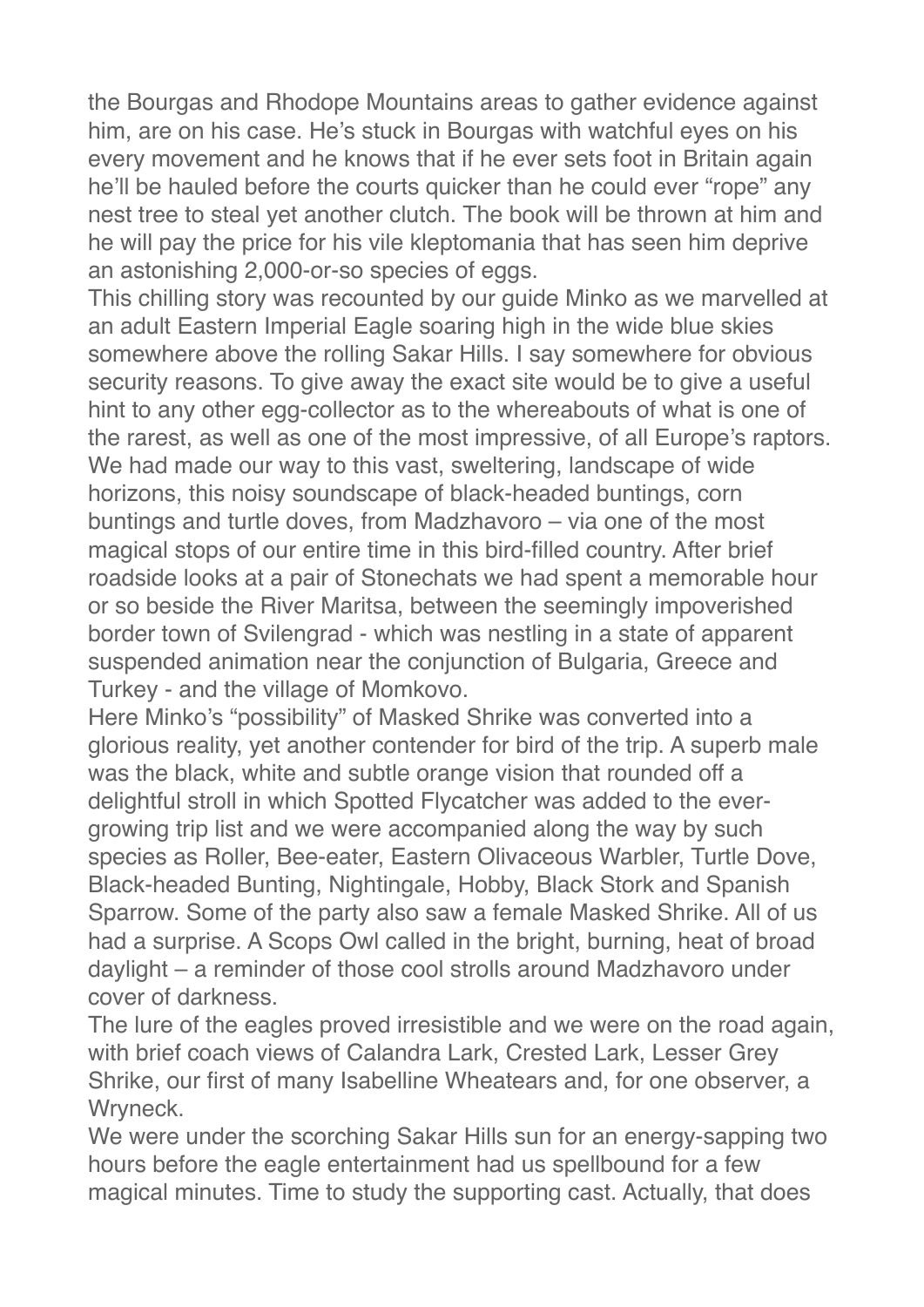not do justice – or anything like it - to the plentiful Isabelline Wheatears, for example. They were virtually everywhere and, without sounding too anorak, there was a fascinating new angle to take while watching them. Several appeared to be of a darker hue, a dusky "morph", and we were left to wonder what sort of controversy would blow up if one of these strange-looking creatures ever made it to Britain.

When the raptors started appearing, at least three Booted Eagles and a few Common Buzzards were the forerunners. Then came the big one. A mighty Eastern Imperial, was etched against a wide, vivid blue, sky. For many a lifer, for all an absolute thrill and privilege.

As seems so often to be the case in Bulgaria, another bird thrill was waiting just a few miles down the road – our first Lesser Spotted Eagle lazily circled a roadside field en route to a Calandra Lark stake-out near the village of Topolovgrad. Alas, amid all the Short-toed Larks, Crested Larks and Skylarks, none of the big Calandras could be found. We were, however, treated to even better, more prolonged, views of a second Eastern Imperial Eagle and were transfixed by the endearing little Susliks that distracted us from the wealth of Isabelline Wheatears - with a few Northern Wheatears for good comparison - Woodchat and Redbacked Shrikes and a Hoopoe for good measure.

Minko was not to be defeated in his Calandra quest though. The dusky under wings with clean white trailing edges of a large lark seen from the coach a few miles down the road caused him to shout in triumph and after a quick decant we were all watching this bulky character carrying food for its nearby young.

The daylight was fading fast as we reached the Black Sea coast, heading for our hotel at Sarafovo, on the outskirts of the sprawling, lessthan-attractive, port city of Bourgas. But as dusk gathered there were tantalising hints of what was to come….wetland species abounded. Our first White Pelicans gleamed in the gloaming, night herons were silhouetted against the darkening skies. Gulls, Great Cormorants, Great Crested Grebes, Little Egrets – what else was lurking in these water lands that we were to explore tomorrow?

We knew one human who was lurking nearby, however – although to describe him as human is stretching the definition rather too far. The egger. Somewhere in the back streets of Bourgas this fugitive was furtively hiding out, playing a futile waiting game. This British b\*\*\*\*\*d. When he finally faces justice back in Britain I know what sentence he should be given. He should be strung up by his b\*\*\*\*\*\*s.

Day 7: Sunday 19 May 2013 ~Tony Butler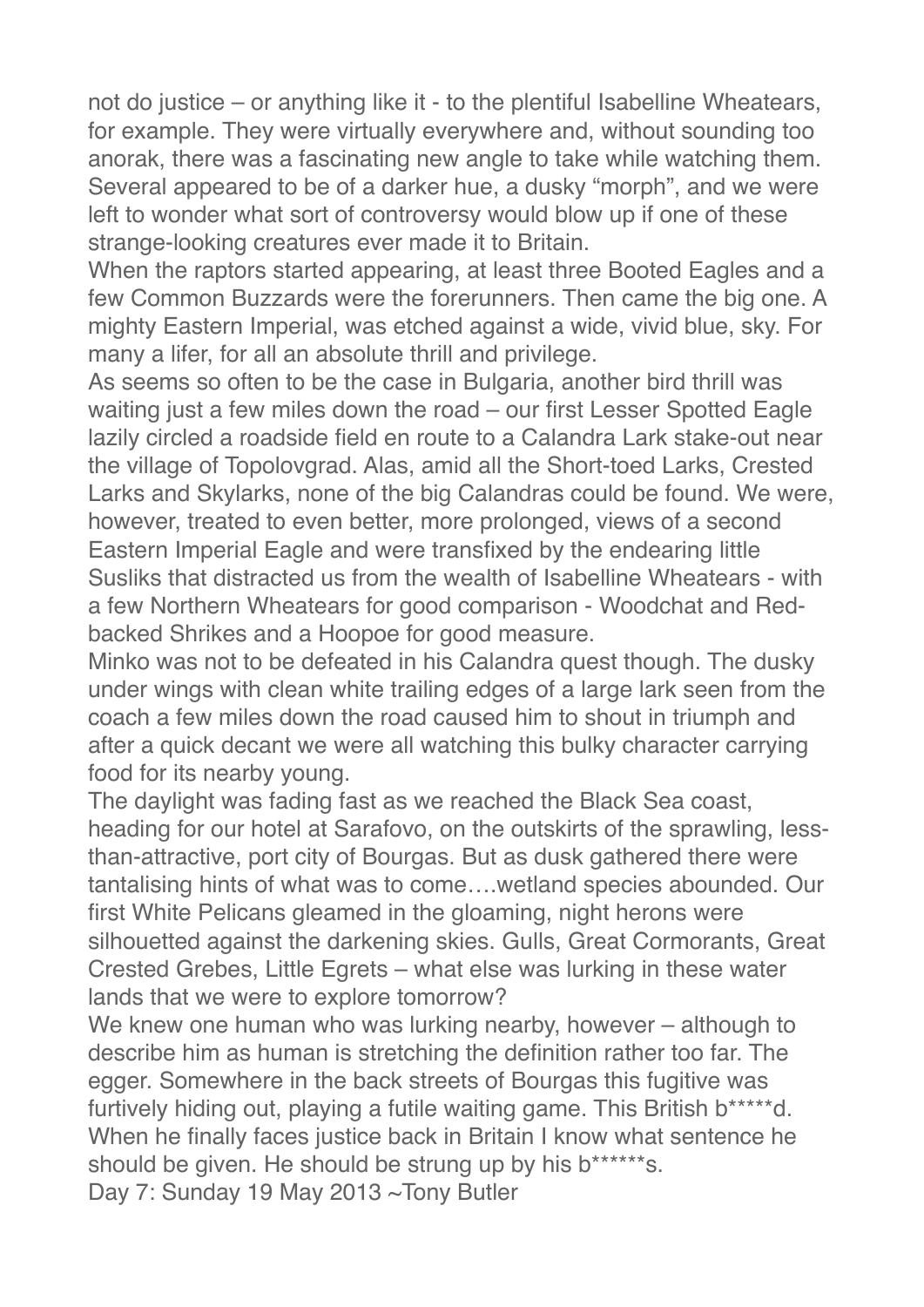Sunday 19 May saw us staying on the south-east Black Sea coast in Sarafovo our intention being to spend Days Seven and Eight of the trip exploring some of the major wetlands and coastal sites around Bourgas. Before breakfast, some members of the group took a stroll along the seafront and this proved quite productive, furnishing ten Avocet, Little, Common and Sandwich Terns (first of the trip), Yellow-legged Gull, Little Ringed Plover, three Shelduck, Mallard, Jay, Cetti's and Eastern Olivaceous Warblers, Lesser Grey Shrike, Syrian Woodpecker, Northern Wheatear and Marsh Harrier. A pair of Common Dolphins was also seen.

After breakfast, we headed for Vaya Lake (seeing a Spoonbill en-route) in the hope of seeing the fabled pelicans and we were not to be disappointed, being greeted by 300+ White Pelicans and around 30 Dalmatian Pelicans. What an extraordinary sight. Many of the group had never laid eyes on either species before. Other species enjoyed included two species of marsh tern - Whiskered and Black – Common Tern, Squacco and Grey Heron, Night Heron, Little Bittern, Little Egrets, Moorhen and Coot, large numbers of Great Crested Grebe, Little Grebe, Gadwall and Pochard, Great Reed Warbler and Bearded Tit. Marsh Frogs provided the vocal backing to this superb birding extravaganza.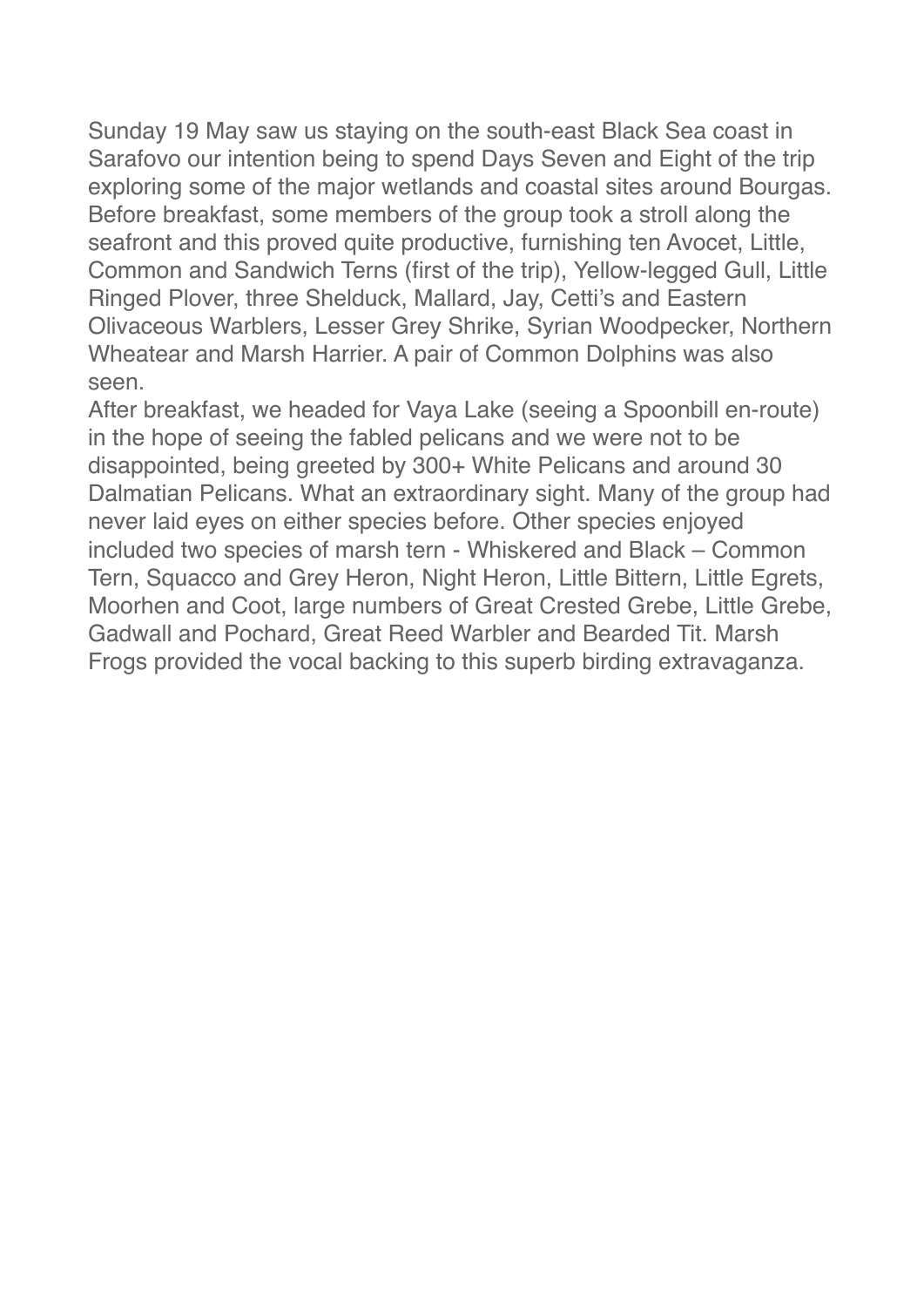

After Vaya, we then made our way to the Izvorska river mouth with Black-winged Stilt and Glossy Ibis being seen en-route. Izvorska proved to be a beautiful lagoon surrounded by woodland and reedbed widening out into the mouth of the river. The highlights here included four Purple Heron, three Squacco Heron, Night Heron, two Grey Heron, Little Bittern, male Marsh Harrier, two Ferruginous Duck, two Lapwing, at least two Cuckoos, Lesser-spotted Eagle, Yellow-legged Gulls, Lesser Grey Shrike, several singing Great Reed Warblers, Black Headed Bunting. Two Penduline Tits, including one at the nest, were also seen, as was a single Pygmy Cormorant, which was a life tick for some. Finally, masses and masses of House Martins, viewed from the road bridge, made an amazing spectacle as they dived and weaved for insects (being copied by Bee-eaters overhead). Four Pond Terrapins were also seen.After Izvorska, we then travelled to the Poda Lagoon reserve for a well earned lunch in the shade of a wooden pagoda. By now it was early afternoon and very hot. The reserve also boasted a visitor centre where it was possible to bird from the roof and two hides. The reserve also adjoined the Black Sea coast thus giving us the opportunity to look for shore and sea birds. Heading into the reserve after lunch, a most surreal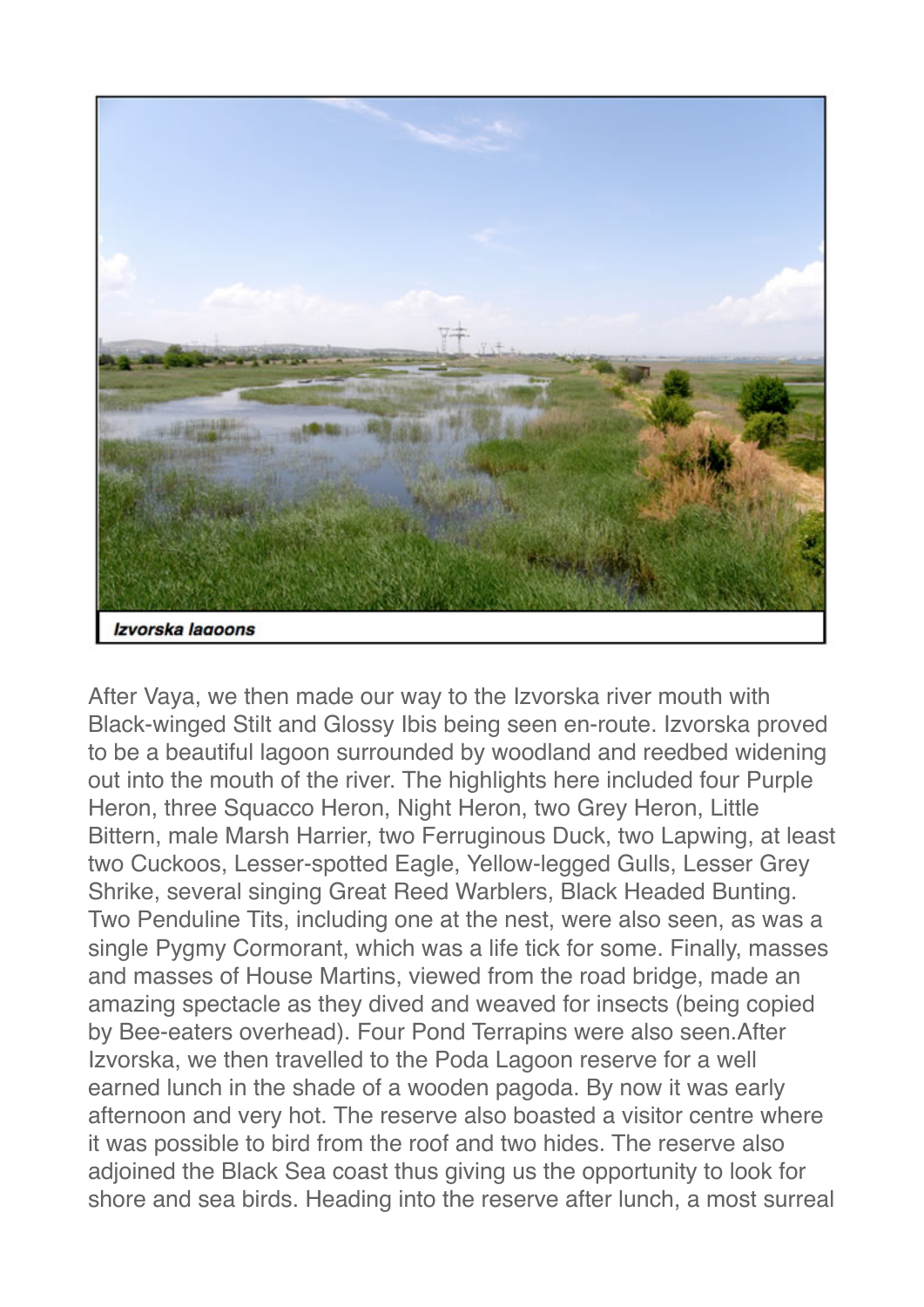sight greeted us - hundred upon hundreds of Great Cormorants nesting on redundant electricity pylons which appeared to stretch for miles. Apparently, this surreal sight is unique to Bulgaria. The other main bird species encountered here were a colony of Common Terns nesting on purpose-made platforms, breeding Black-winged Stilts, Oystercatchers, two Common Sandpipers, ten Collared Pratincoles, three Purple Herons, a Squacco Heron, four Spoonbills, at least three Marsh Harriers, our second White-tailed Eagle of the trip, two further Pygmy Cormorants, single Mediterranean Gull, Yellow-legged gulls, two Ferruginous Ducks, five Black-necked Grebes on the sea and 15 Sand Martins. Some of ur group also watched two Otters fishing near the tern platforms.On the way back to the hotel, our final stop was the Bourgas Salt Pans mainly in the hope of connecting with further waders. Highlights here were several roosting Mediterranean Gulls and single Little and Black-headed Gulls (the latter quite scarce in Bulgaria), Blackwinged Stilts, Avocets, 50 Curlew Sandpipers, two Kentish Plovers, a Little Ringed Plover, six Little Stints, several Ruffs, five Turnstones, 20+ Spoonbills, a Ruddy Shelduck, two Marsh Harriers, a Penduline Tit and a Black-headed Wagtail.All in all, another superb day, with a good number of new species added to the growing list. Day 8: Monday 20 May 2013 ~ Andrew Green

Our second morning on the Black Sea coast dawned under blue skies and the promise of another hot day ahead, as we prepared to continue our exploration of the Burgas Lakes. Birding got off to a promising start before we'd even boarded the coach, when a male Golden Oriole showed well in a small area of scrubby woodland between the hotel patio and the beach.

A tip-off from a colleague of Minko determined our first port of call, and we headed off to some salt pans on the north-west side of Lake Pomorie. Resident Avocets and Black-winged Stilts were soon noted and, thanks to Minko's sharpness in the strong heat haze, it wasn't too long before our quarry, a Broad-billed Sandpiper, was located amongst a flock of some 100 Curlew Sandpipers, 85 Little Stints, two Ringed Plovers and a single Dunlin. This rare wader was a good addition to our trip list, as clearly by the third week of May most of the northernbreeding waders had already passed through the Black Sea.

Our next destination was the southern shore of Lake Pomorie by the salt museum. We were now in the town and seaside resort of Pomorie itself and construction work was much in evidence. The lake is a Ramsar site,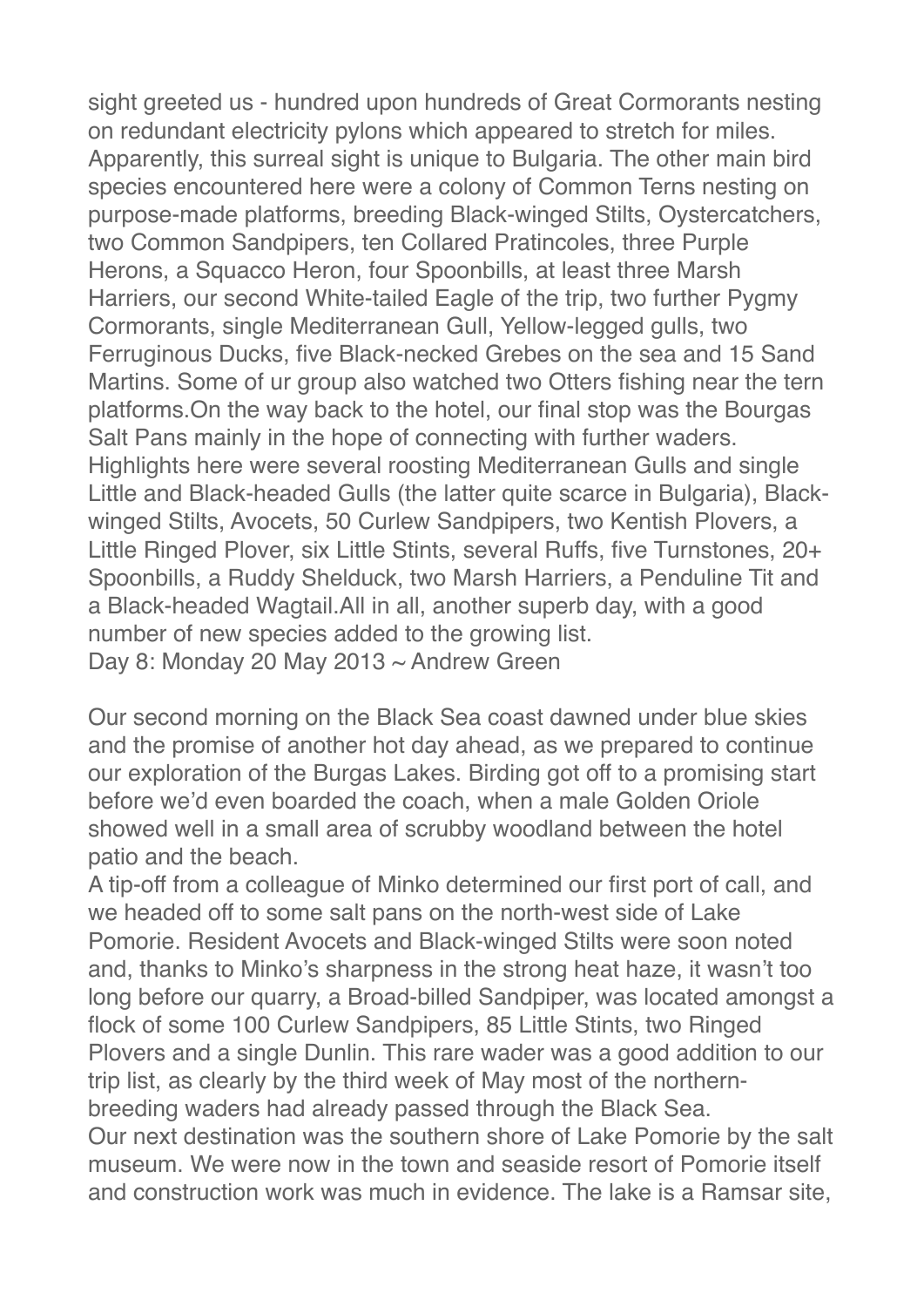but in reality how much protection this offers from development in the European Union's poorest member country is of concern. Birding interest here was unfortunately limited, but the patio outside the visitor centre did provide some welcome shade from the midday sun, and those of a certain persuasion had ample opportunity to study the finer points of structure and plumage of a local Yellow-legged Gull. Further stops a short distance further west did yield good views of Whiskered Terns and, more distantly, White-winged Black Terns, as well as views of one of the largest Sandwich Tern colonies in Europe, numbering some 1,500 pairs breeding on artificial islands.

With such a wealth of natural history experience, knowledge and interest within the party, eyes were constantly on the lookout for animals and plants besides birds. Today these eyes were well rewarded when at least four snakes were spotted on the bed of a freshwater stream near the shore of Lake Pomorie. Mark 'Deadly 60' Piotrowski wasted no time in removing boots, socks and trousers and wading into the water. One of the snakes was soon netted and its identity confirmed as a Dice Snake, which, luckily for Marky P, is not venomous.

Following further local information, Minko next took us to a spot at the western end of Lake Vaya, west of the village of Dolno Ezerovo. Here, an area of shallow and well-vegetated freshwater pools was simply alive with birds. The most obvious were stunning summer-plumaged Squacco Herons and Glossy Ibises (some 50 of each), but Great White Egrets, Purple Herons, a Pygmy Cormorant, Ruff, a Wood Sandpiper,

Garganey, Penduline Tits and a fly-over Honey Buzzard provided an excellent support cast.

To end our two-day tour of the Burgas Lakes we decided to attempt one final look at the roosting pelicans. However, numbers at the eastern end of Lake Vaya, where we had been so successful the previous morning, were much-reduced and distant, and a final stop at the south-western shore of Lake Atanasovo did produce 200 Mediterranean Gulls, but unfortunately no pelicans.

There was however one final treat in store, especially for the entomologists in the party, when Paddy Shaw found a mole cricket on the pavement outside our hotel.

Day 9: Tuesday 21 May 2013 ~ Ali Riseborough

The last of a three-night stay at the family-run hotel Lazuran Briag at Sarafovo, a neighbourhood of Burgas across the road from the Black sea coast. Pre-breakfast, several of us watched Syrian Woodpecker,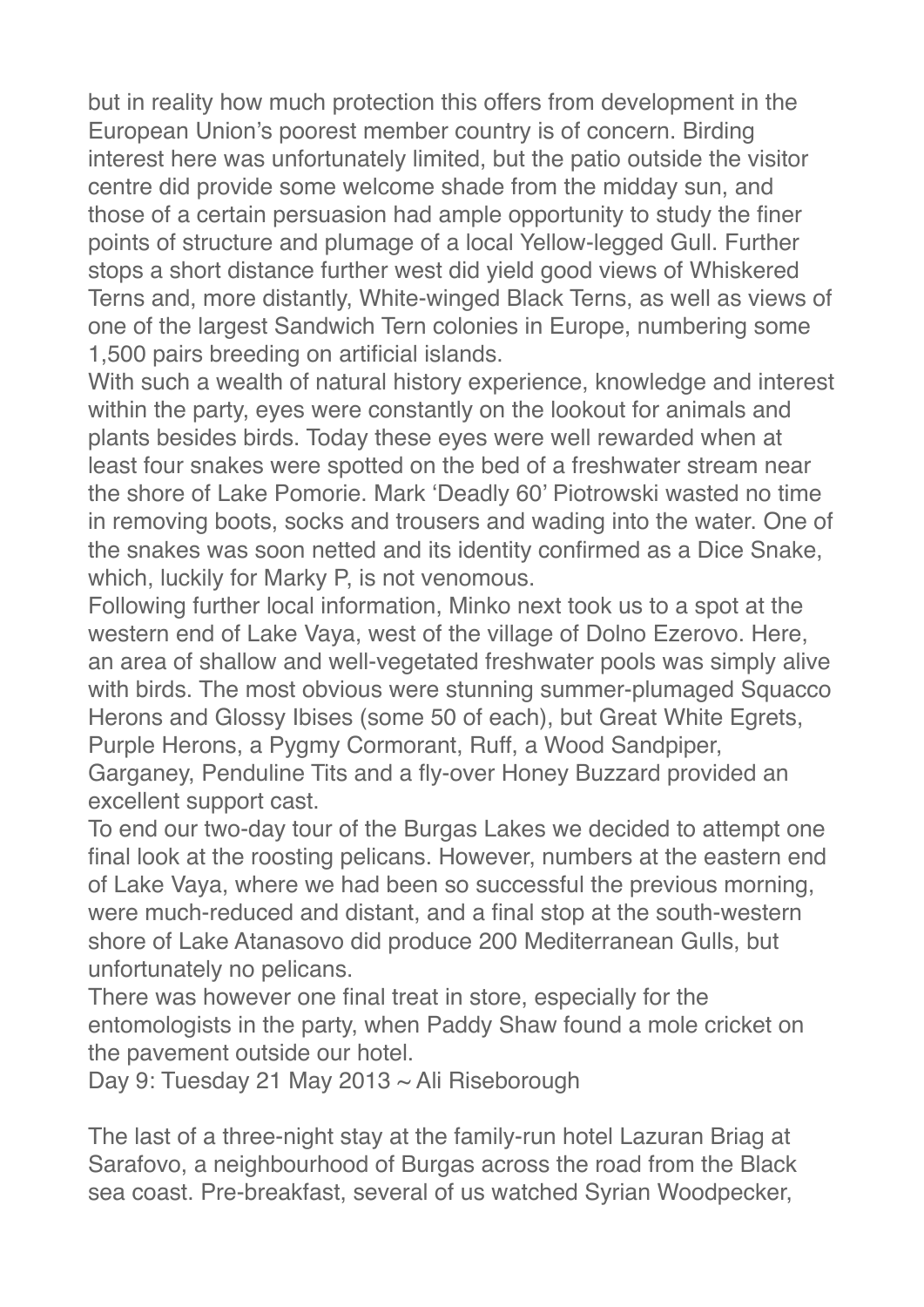Lesser Grey and Red-backed Shrike, Olivaceous Warbler and Spanish Sparrow from the outside dining area, while a Golden Oriole called continuously before perching on a dead snag for all to enjoy. Louis was particularly pleased as it was her first – a stunning male.

Breakfast was at 7.00 am then our excellent driver Nikolia loaded our cases on the bus before the long drive back to Sofia. Leaving Sarafovo it was noticeable there were thousands upon thousands of Common Swifts hawking around the many high-rise flats. We did take a short stop at the excellent Lake Vaya where we took our last look at Dalmatian and White Pelicans. Minko told us that the White Pelicans are migrants on their way to breeding grounds on the Danube Delta, while Dalmatian Pelicans are resident but no longer breed. However, breeding platforms are being built on Mandra Lake to encourage them. We also logged Night Heron, Little Bittern, 400 Great Crested Grebes, 1,000 Common Cormorants and the usual calling Great Reed Warblers and Marsh Frogs.

We then crossed the central Thracian Plain on our return journey to Sofia. Many birds were seen from the coach including White and Black Storks, Hoopoe, Bee-Eaters, Roller, Lesser Spotted Eagle, Blackheaded Bunting, Montagu's Harrier, Long-legged Buzzard to name but a few. After a five-hour drive stopping once for a leg stretch and the usual ice creams we arrived on the outskirts of Sofia. We then took the long climb to the ski resort of Vitosha National Park at 1,680m. Our target birds were: Spotted Nutcracker and Ring Ouzel. We found the Ring Ouzel relatively easily with male and female seen plus several Black Redstarts. Two Golden Eagles gave prolonged views. However, Nutcracker was proving quite difficult with most people catching only brief flight views. We had returned to the car park with everyone tired after a long day and ready to leave for our hotel, when Eric announced that he found a Nutcracker nearby. After a long wait the bird was found perched on the top of a pine. It sat there for ten minutes allowing everyone scope views.

After our evening meal and log call, Chris thanked Nikolia for his excellent driving and Minko for showing us some wonderful birds in Bulgaria and presented them both with a collection on behalf of Waveney Bird Club. Steve also presented Minko with a polo shirt as he was now an honorary member of WBC. Minko replied that leading our group was great fun and not like work. We retired with the task of choosing our top ten birds of the trip with the results to be announced in the morning.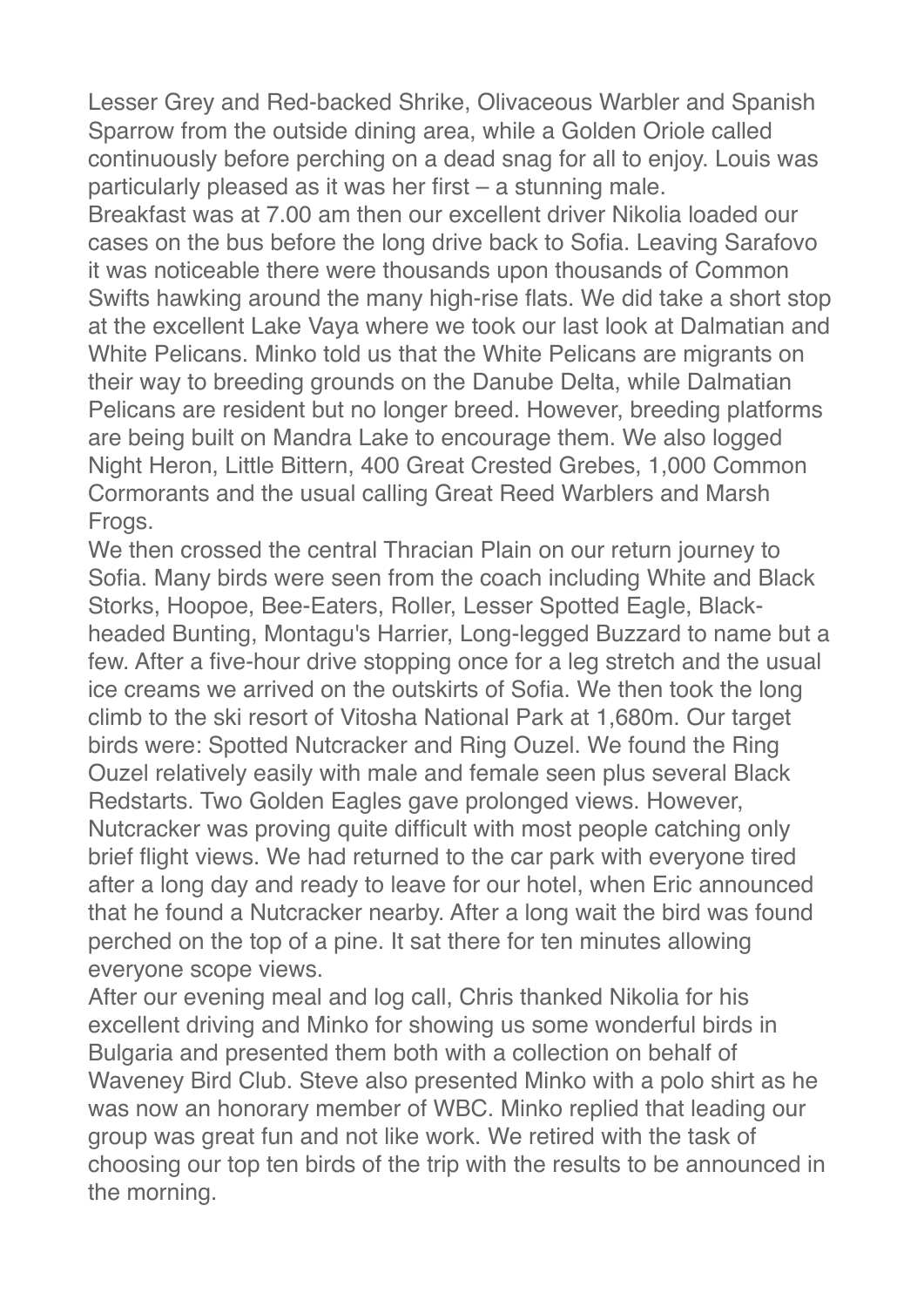## Day 10: Wednesday 22 May 2013 ~ Steve Piotrowski

This was to be our final morning in Bulgaria and the pitter-patter on the windows, the first sign of rain since our first day, wasn't going to dampen our enthusiasm! The early birders had been out for their pre-breakfast stroll and had seen Syrian Woodpecker whilst others had watched a Red Squirrel from their windows.

The bags were loaded onto our coach soon after breakfast and traffic had to be halted in the middle of town whilst our driver (Nicolia) prepared us all for the group photo.

Whilst we were waiting for our flight, each of us prepared our personal "Top 10" birds to contribute to the Group's "Top 20". The lists consisted of the ten birds that gave each individual the most enjoyment, so not necessary the rarest. Some may have chosen the rarest, but others those that gave the best views or the splendid iridescence of say Rollers and Bee-eaters. Ten points were awarded to the number one bird and so on! The lists were gathered and collated and no fewer than 55 species contributed to the final list. The Top 20 was as follows (no of votes in brackets):

- Wallcreeper (189)
- Masked Shrike (113)
- Rock Nuthatch (68)
- Little Bittern (54)
- Nutcracker (54)
- Squacco Heron (52)
- Eastern Imperial Eagle (47)
- Griffin Vulture (43)
- Dalmatian Pelican (41)
- Roller (36)
- Golden Oriole (33)
- Golden Eagle (24)
- Sardinian Warbler (22)
- Blue Rock Thrush (20)
- White-winged Black Tern (20)
- Black-headed Bunting (19)
- Broad-billed Sandpiper (18)
- Black-winged Stilt (17)
- Long-legged Buzzard (17)
- White Pelican (17)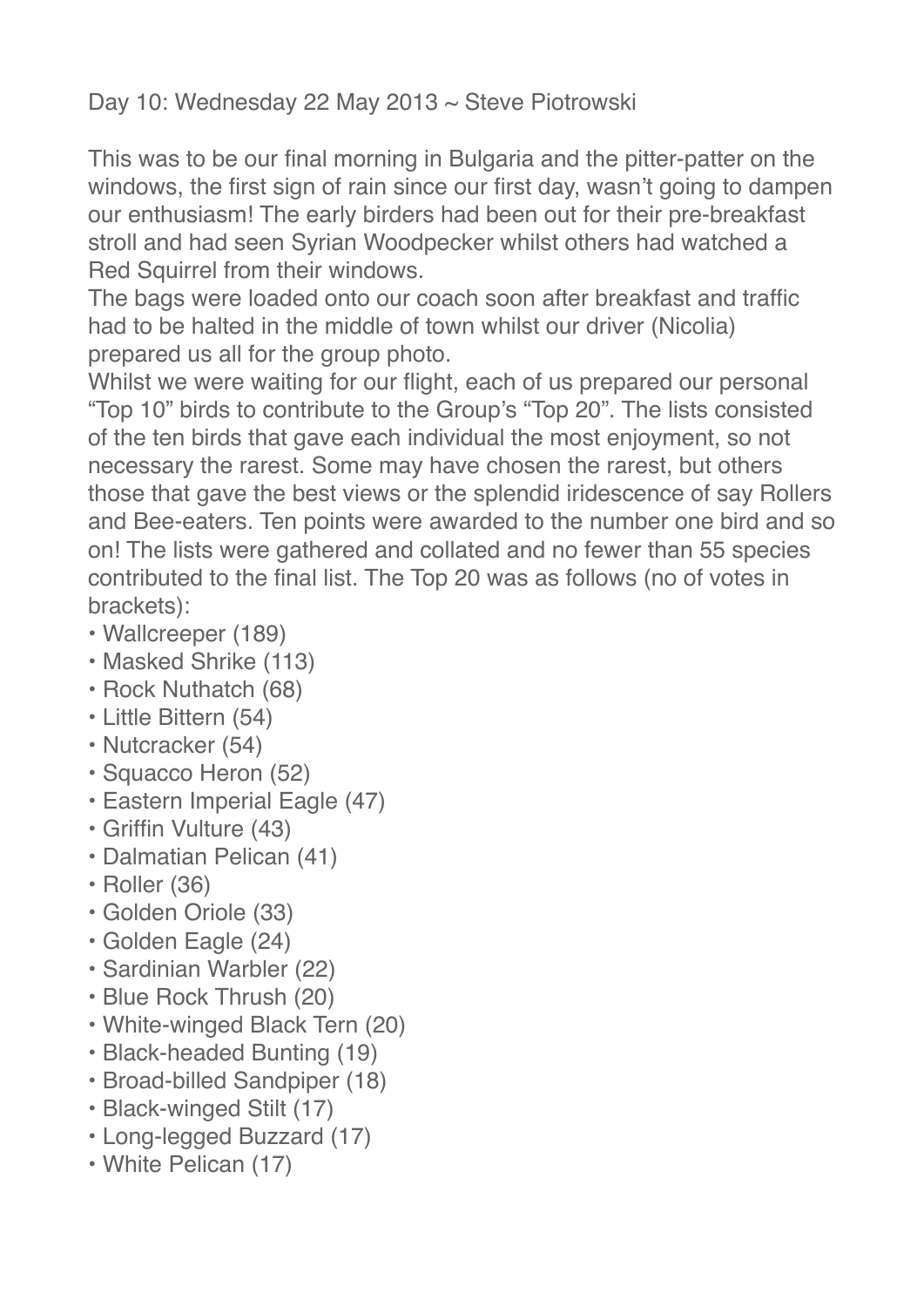Our flight home was uneventful, although there were a couple snags as we battled through airport security. Firstly, an over-zealous Bulgarian Customs Officer confiscated Louise's special Bulgarian honey from her hand luggage – well I suppose honey can loosely be described as a liquid and, once we reached Gatwick Airport, Ali's baggage failed to arrive! The latter was much to the relief of Ali's wife Pam, although she was only temporarily spared the task of sorting through his smalls when he was reunited with his baggage some 48 hours later!

All-in-all, it was a fantastic trip, undoubtedly one of the best that WBC has run. It was superbly organised (thanks Kathy), our guide Minko superb and our driver as safe as houses. Looking forward to the next one!



#### Summary:

What more can be said? Neophron provided a well-planned itinerary and Minko and the driver received top accolades. Kathy as usual was kind and thoughtful and provided us with drinks and snacks on our English legs of the coach journey besides having planned all else perfectly. Steve didn't lose his vital folder and the travelers bonded. There were bagpipes and beer, village shops and cafes greatly depleted of snacks and ice creams, 'scopes and expertise freely shared and I'm sure some almost shed a few tears at the end because it was all over. We can only hope that the Bulgarians can look wisely at what other countries have lost as they have increased in wealth, and make provision as they develop, to protect the wonderful resources they possess. We wish Minko and other conservationists well in successfully enthusing their own people. We were told that Bulgarians were mystified